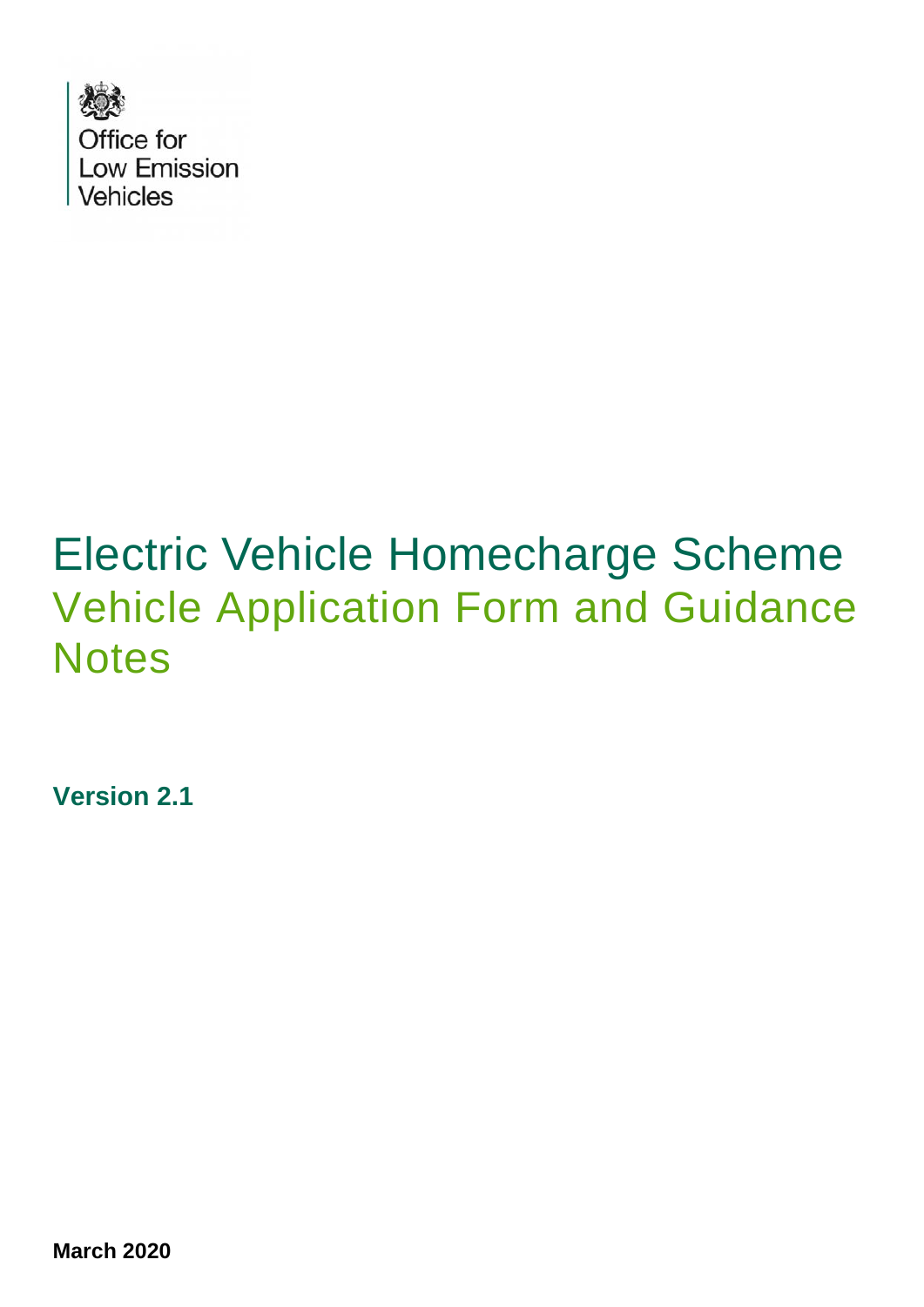The Department for Transport has actively considered the needs of blind and partially sighted people in accessing this document. The text will be made available in full on the Department's website. The text may be freely downloaded and translated by individuals or organisations for conversion into other accessible formats. If you have other needs in this regard please contact the Department.

Department for Transport Great Minster House 33 Horseferry Road London SW1P 4DR Telephone 0300 330 3000 General enquiries [https://forms.dft.gov.uk](https://forms.dft.gov.uk/) Website [www.gov.uk/dft](http://www.gov.uk/dft)

## **OGL**

Crown copyright 2020

Copyright in the typographical arrangement rests with the Crown.

You may re-use this information (not including logos or third-party material) free of charge in any format or medium, under the terms of the Open Government Licence v3.0. To view this licence visit [http://www.nationalarchives.gov.uk/doc/open-government](http://www.nationalarchives.gov.uk/doc/open-government-licence/version/3)[licence/version/3](http://www.nationalarchives.gov.uk/doc/open-government-licence/version/3) or write to the Information Policy Team, The National Archives, Kew, London TW9 4DU, or e-mail: [psi@nationalarchives.gsi.gov.uk.](mailto:psi@nationalarchives.gsi.gov.uk)

Where we have identified any third-party copyright information you will need to obtain permission from the copyright holders concerned.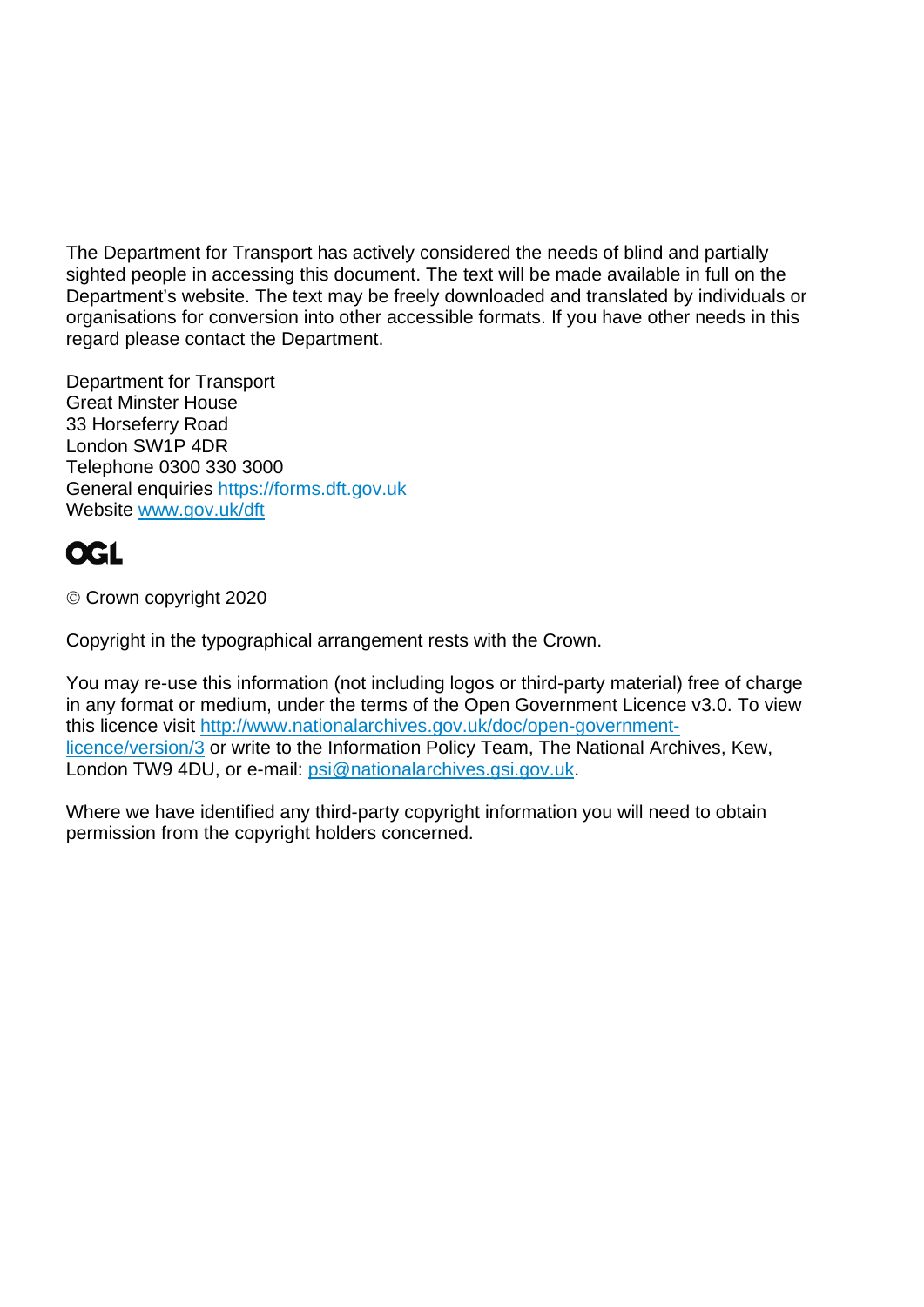# **Contents**

| <b>Background</b>                                                    | 4               |
|----------------------------------------------------------------------|-----------------|
| Application process:                                                 | 5               |
| <b>Eligibility for EVHS</b>                                          | 5               |
| Making a vehicle application                                         | $\overline{7}$  |
| The assessment process                                               | $\overline{7}$  |
| Costs                                                                | 7               |
| Review of decision                                                   | 7               |
| Flow chart to summarise the EVHS application and assessment process: | 8               |
| Guidance for completing the application form                         | 9               |
| 1. Applicant contact details                                         | 10              |
| 2. Summary of vehicle details                                        | 11              |
| 3. Meeting the eligibility criteria                                  | 12 <sup>2</sup> |
| Additional Information                                               | 25              |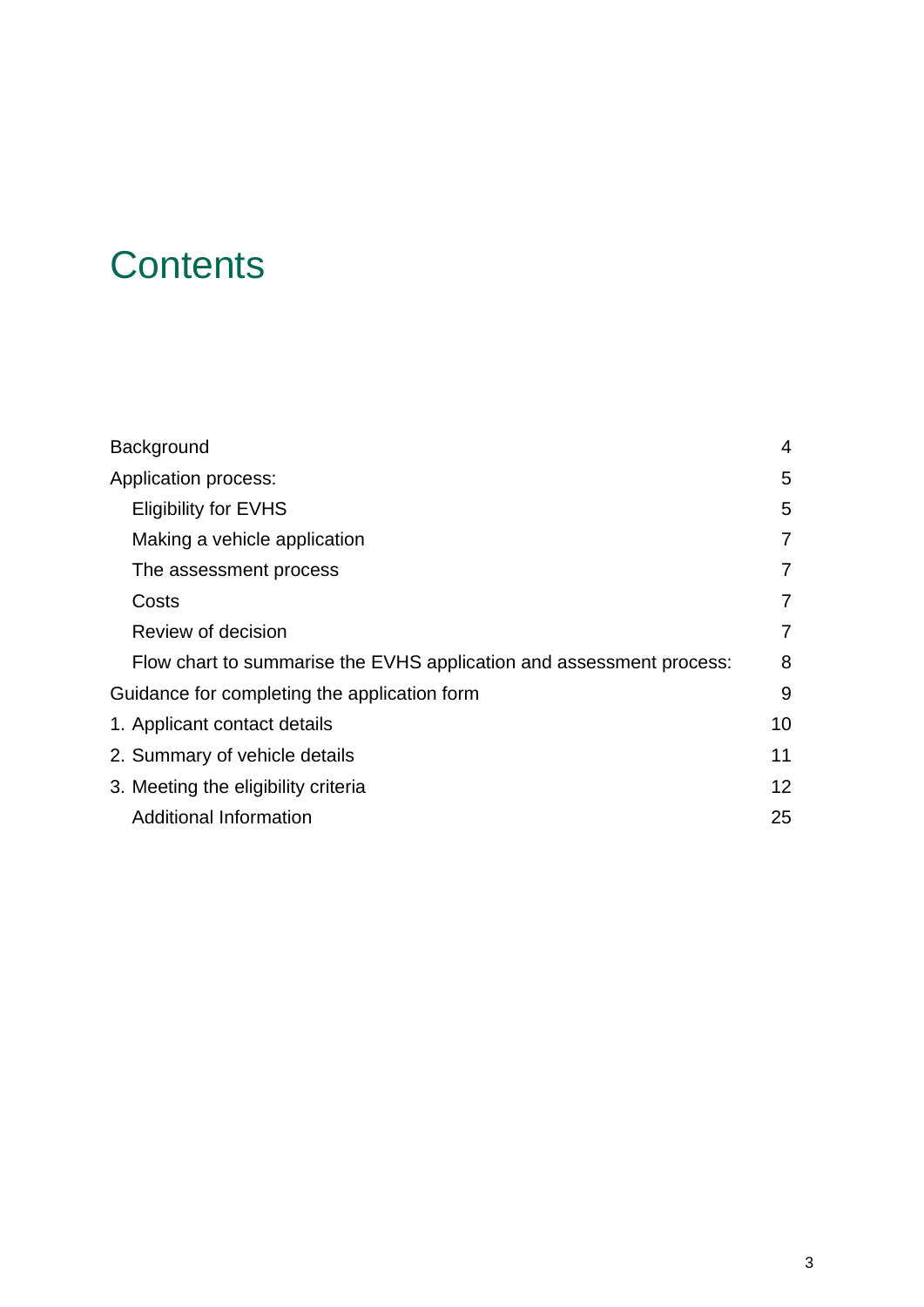# **Background**

The government's mission is to put the UK at the forefront of the design and manufacturing of zero emission vehicles

Evidence suggests that most plug-in vehicle owners carry out the largest proportion of their charging at home. The availability of accessible and affordable domestic charging options is therefore key to increasing the uptake of plug-in vehicles in the UK.

To help private plug-in vehicle owners offset some of the upfront cost of the purchase and installation of a dedicated domestic recharging unit, the government offers the Electric Vehicle Homecharge Scheme (EVHS). From 1 April 2020, customers who are the registered keeper, lessee or have primary user of an eligible electric vehicle can receive up to 75% (capped at £350) off the total capital costs of the chargepoint and associated installation costs.

This document sets out a process by which manufacturers can apply to add their vehicle to the list of EVHS eligible vehicles.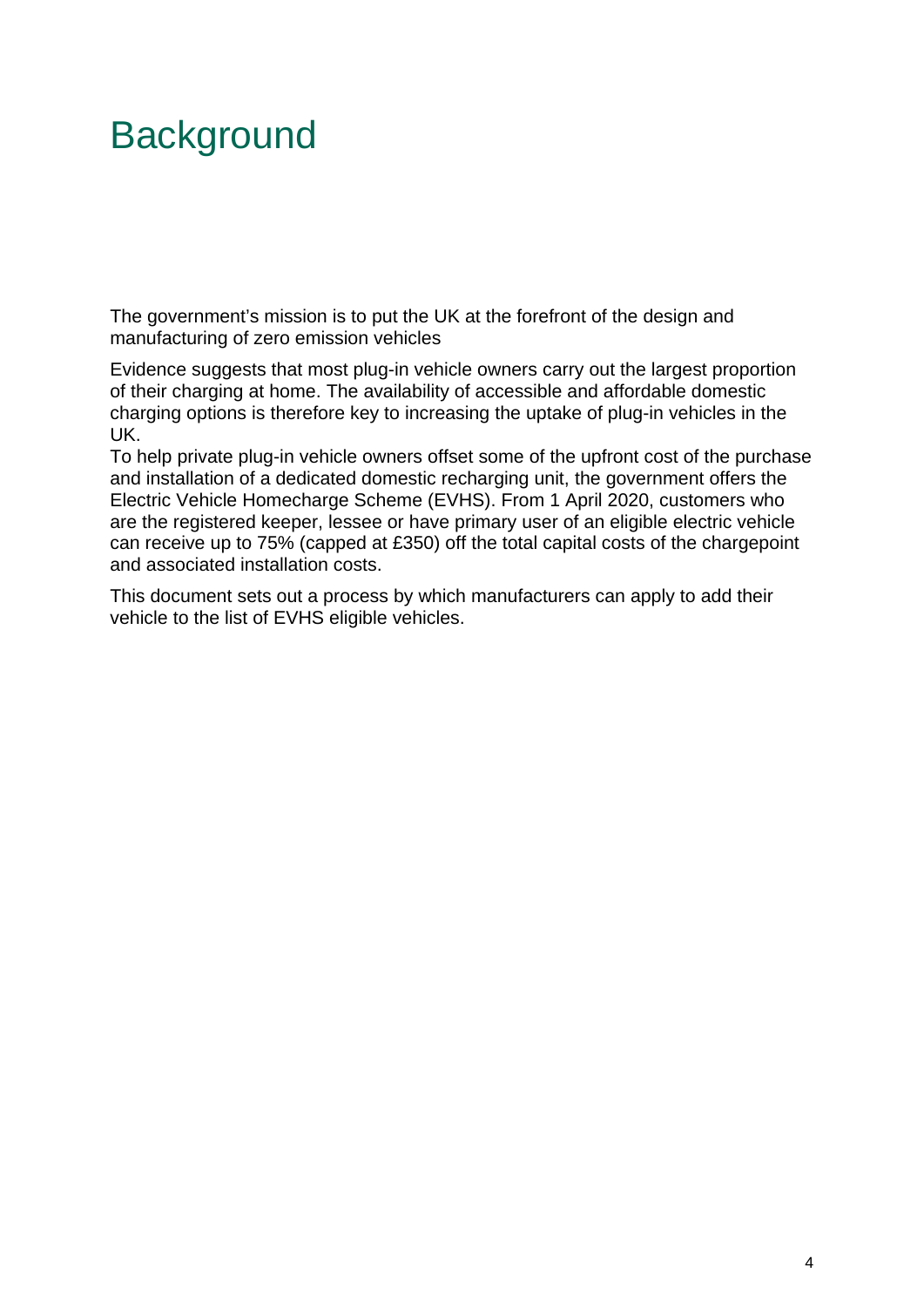# Application process:

## Eligibility for EVHS

All ultra-low emission vehicles are eligible for the Electric Vehicle Homecharge Scheme, provided they meet one of the following set of criteria:

#### **Cars:**

**Category 1** vehicles have CO2 emissions of less than 50g/km and can travel at least 112km (70 miles) without any emissions at all.

**Category 2** vehicles have CO2 emissions of less than 50g/km and can travel at least 16km (10 miles) without any emissions at all.

**Category 3** vehicles have CO2 emissions of 50 to 75g/km and can travel at least 32km (20 miles) without any emissions at all.

#### **Taxis:**

**Category 1** Taxis that are purpose-built and have CO2 emissions of less than 50g/km and can travel at least 112km (70 miles) without any emissions at all.

**Category 2** Taxis that are purpose-built and have CO2 emissions of less than 50g/km and can travel at least 16km – 111km (10-69 miles) without any emission at all.

#### **Vans:**

Vans that have CO2 emissions of less than 75g/km and can travel at least 16km (10 miles) without any emissions at all.

#### **Motorcycles:**

Vehicles of L3e-A1, L3e-A2, or L3e-A3 category that have CO2 emissions of 0g/km and have a range of at least 50km (31 miles) on a single charge.

#### **Motorcycles which are already eligible for the Plug in Motorcycle Grant**

Unlike for the other vehicle grant categories, motorcycles already eligible for the Plug-in Motorcycle Grant (PIMG) will not automatically be eligible for the EVHS.

Instead, evidence of compliance with the charging plug criteria will need to be supplied to OLEV at [olev.enquiries@olev.gov.uk.](mailto:olev.enquiries@olev.gov.uk) The criteria and evidence required to show compliance are outlined below.

#### **Motorcycles which are new to the grant schemes**

Motorcycles that are new to the grant schemes (PIMG and EVHS) will be able to apply for both schemes by submitting the PIMG application form. The applicant must complete the section of the PIMG application form covering charging plug type and provide sufficient evidence. Therefore, there is no need to complete two application forms in this case. There is no application form for motorcycles in the EVHS guidance.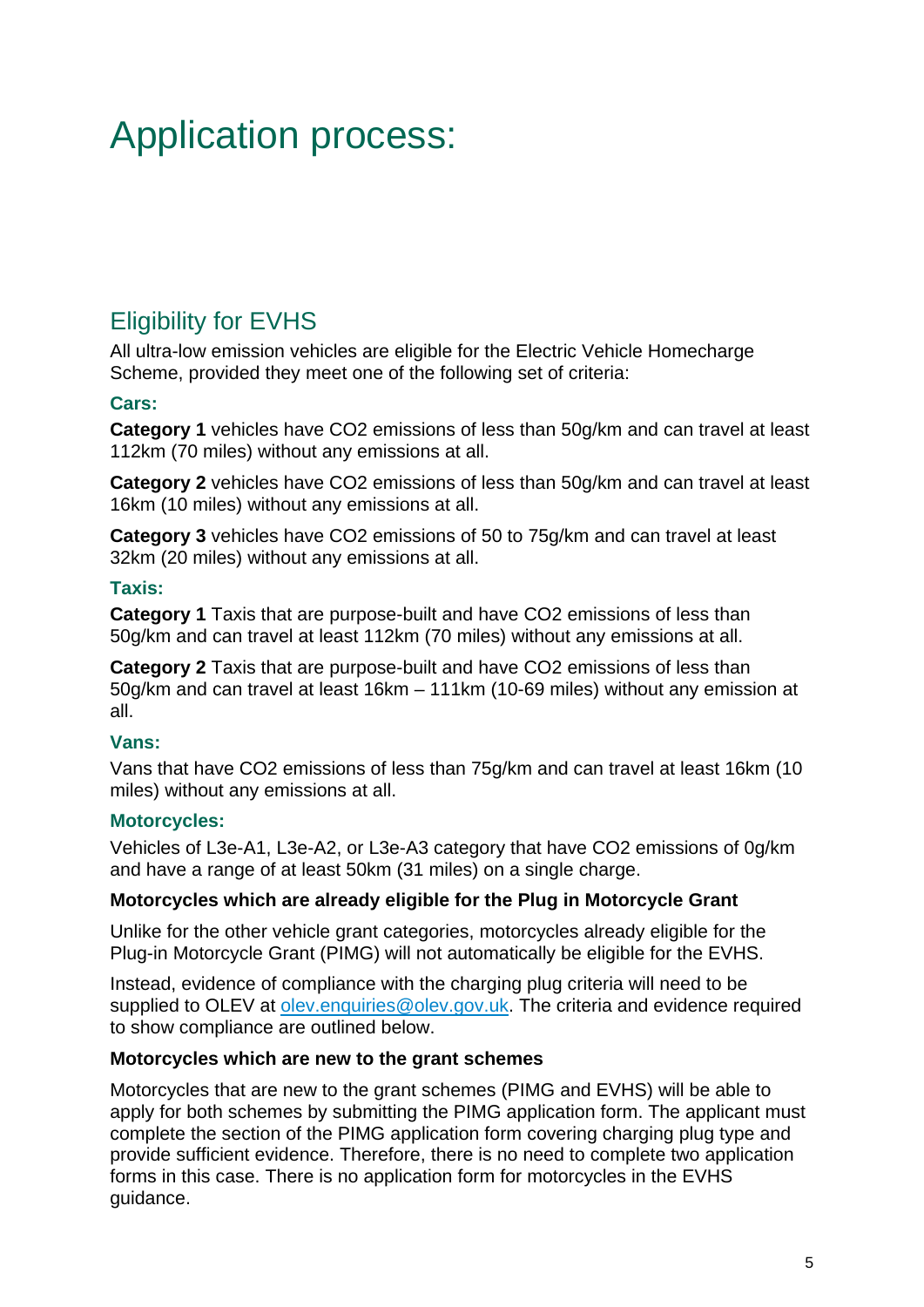#### **Criteria**

1. For motorcycles to be eligible for the EVHS, the vehicle must be able to charge through the use of a BS EN 62196 compliant Type 1, Type 2, or CCS Combo 2 connection, that supports charging in mode 3, as described in IEC 61851-1*.*

#### **Evidence required:**

- Declaration from the vehicle manufacturer signed by someone able to sign on the company's behalf stating the vehicle is be able to charge through the use of a BS EN 62196 compliant Type 1, Type 2, or or CCS Combo 2 connection, that supports charging in mode 3, as described in IEC 61851-1.
- 2. The vehicle must be in category L3e-A1, L3e-A2, or L3e-A3
- 3. The vehicle must also be eligible for the PIMG scheme, meeting all the requirements laid out in its guidance. See PIMG guidance for details of evidence required for the PIMG at: [www.gov.uk/government/publications/plug-in-motorcycle](http://www.gov.uk/government/publications/plug-in-motorcycle-grant-eligibility)[grant-eligibility](http://www.gov.uk/government/publications/plug-in-motorcycle-grant-eligibility)

Motorcycles that are unable to charge using a BS EN 62196 compliant Type 1, Type 2 or CCS Combo 2 connection in mode 3 will not be eligible for the EVHS scheme.

A list of vehicles that are eligible for the EVHS can be found [here.](https://www.gov.uk/government/publications/electric-vehicle-homecharge-scheme-eligible-vehicles)

Most manufacturers establish the eligibility of their vehicles for the EVHS through applying for one of the plug-in grant schemes. Vehicles newly approved for the plugin car, van, taxi grant are automatically eligible for EVHS. However, there are some ultra-low emission cars that are no longer eligible for one of the plug-in grant schemes. These are Category 2 or 3 ultra low emission cars, which have not been eligible for the plug-in car grant since October 2018, or Category 1 cars priced £50k or more.

For this reason, we have developed a streamlined process by which manufacturers of these car models can apply to be eligible for the EVHS only. This document sets out this process.

New variants of a vehicle that is already eligible for the grant are not automatically eligible. A variant of a vehicle that requires new type approval documentation will need to be approved separately. Manufacturers should apply for these new variants to be approved under the grant scheme. If you are unsure whether a new variant of a vehicle needs to be approved, please contact [olev.enquiries@olev.gov.uk.](mailto:olev.enquiries@olev.gov.uk)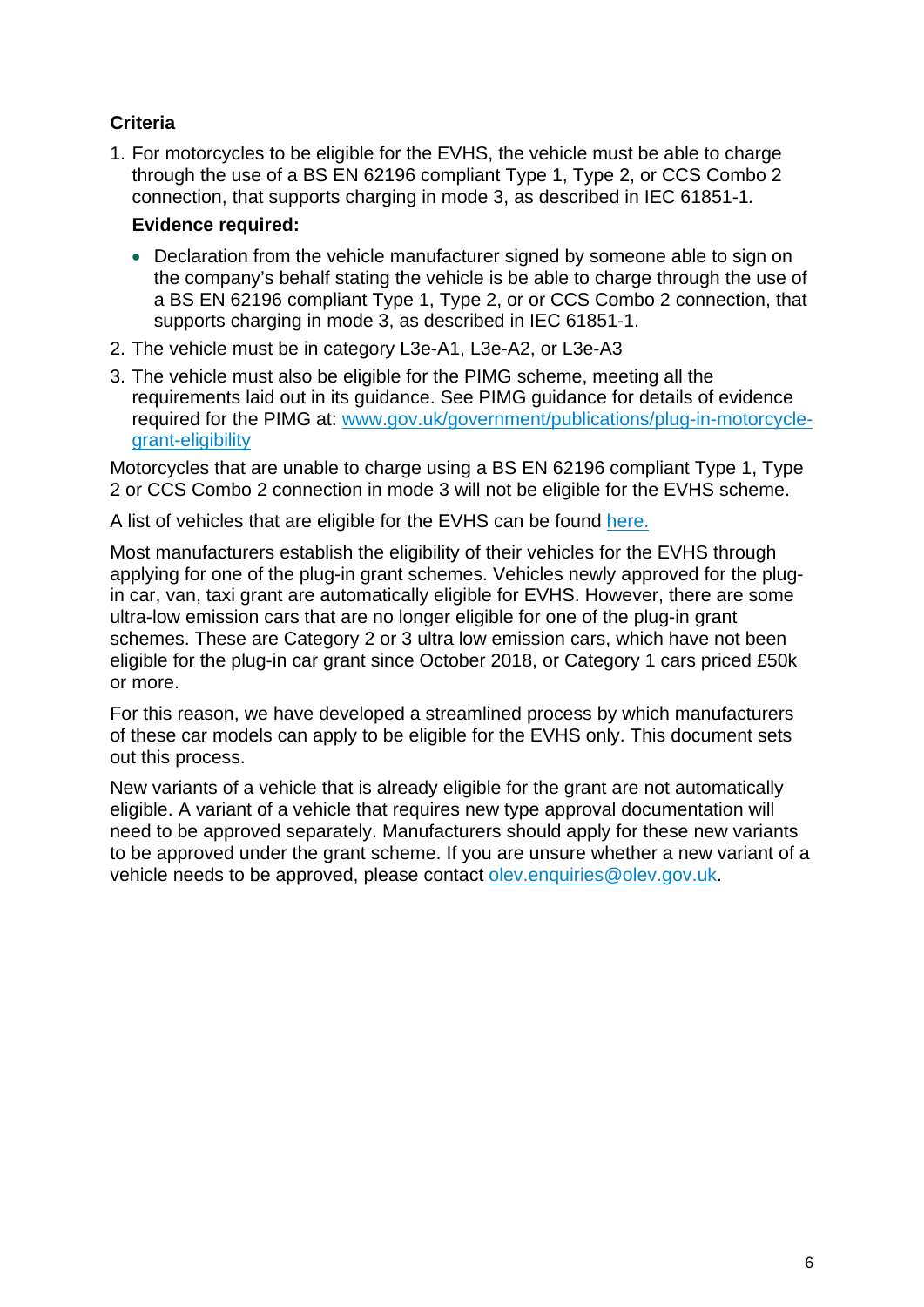## Making a vehicle application

Manufacturers wishing to apply for a vehicle to become eligible for the scheme should complete the application cover sheet and additional information form (Annex A & B), attach the required supporting evidence and submit to [olev.enquiries@olev.gov.uk.](mailto:olev.enquiries@olev.gov.uk) Supporting evidence should be in English.

Detailed guidance on how to complete the application form is given below. Any questions regarding the application process should be sent to [olev.enquiries@olev.gov.uk.](mailto:olev.enquiries@olev.gov.uk)

### The assessment process

We will aim to process applications as quickly as possible. Applications will be processed as soon as they are received and we would hope to make a decision within two months. This depends on the complexity of the application and whether further technical information is required. The assessment process is as follows:

- 1. The applicant contacts OLEV for an EVHS application number.
- 2. Applicant submits completed application form and supporting evidence to [olev.enquiries@olev.gov.uk](mailto:olev.enquiries@olev.gsi.gov.uk) for OLEV to review.
- 3. OLEV reviews application and determines whether the criteria are met:
	- a. If the vehicle passes, OLEV will add it to the online EVHS eligibility list and inform the applicant that their application has been accepted.
	- b. If the vehicle fails, OLEV will contact the applicant explaining why and either request additional evidence/information or conclude the application.

This process is summarised in the flow chart below. Any questions on the process should be sent to [olev.enquiries@olev.gov.uk](mailto:olev.enquiries@olev.gov.uk)

## Costs

Cases where independent technical expertise is needed to assess applications are likely to be rare. In such cases, however, there may be a cost to the applicant. Independent technical advice is most likely to be required for the following criteria:

- Battery or fuel cell degradation (3.6) and
- Crash safety (3.7) under route b) with crash testing for other internationally recognised consumer information programmes or regulatory standards that offer a comparable or better level of safety stringency as EC WVTA.

### Review of decision

Applicants have a right to seek a review of the assessment panel's decision. Further detail would be provided to the applicant in the letter advising that the application had been unsuccessful.

If significant further work is required to validate the submitted evidence, the applicant may be asked to meet those costs. OLEV will let the applicant know if this applies, in order to enable the applicant to decide whether they wish to meet the costs or to withdraw the application.

Applicants are encouraged to contact OLEV with any specific questions.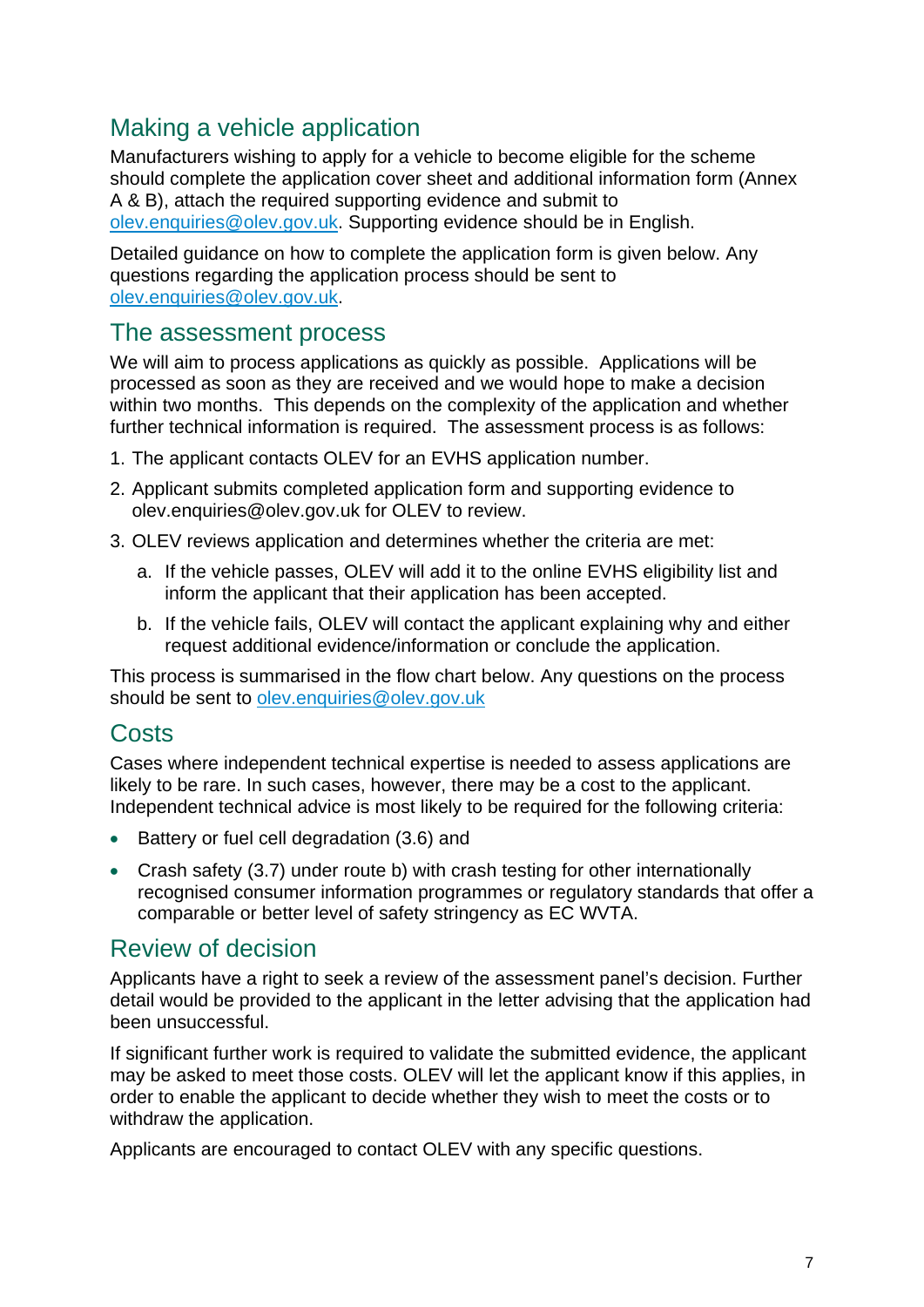## Flow chart to summarise the EVHS application and assessment process:

The streamlined EVHS application process is in green (This only applies for cars that fall under categories 2 or 3, or are priced above £50k)

The plug-in grant application process is in blue.

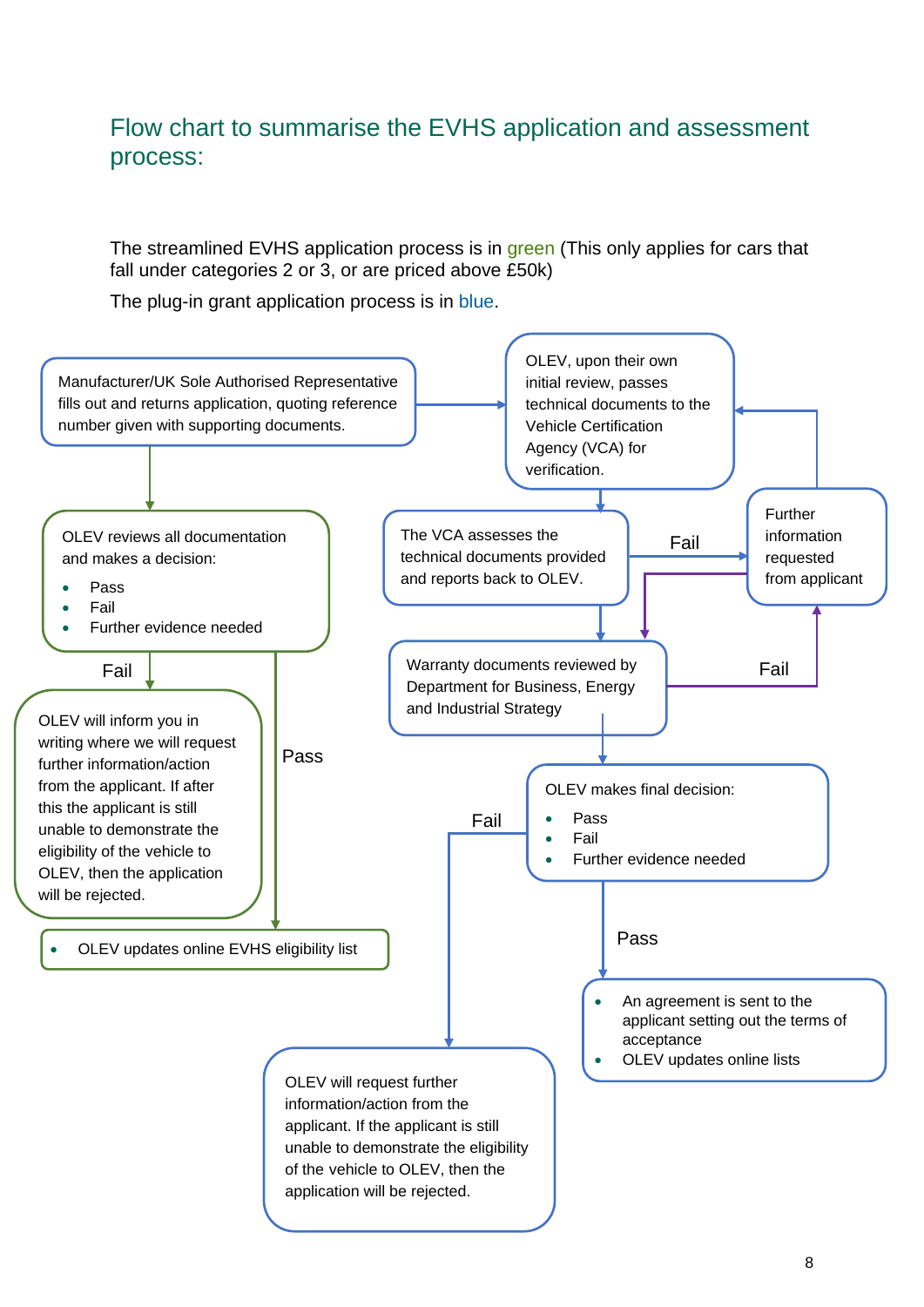# Guidance for completing the application form

The application form can be found at Annex A. This form acts as a cover sheet and must be accompanied with supporting evidence in English. Accepted evidence is outlined below. See also the checklist at Annex C.

If the requested evidence is inapplicable to the vehicle concerned, the applicant should state why the vehicle benefits from an exemption.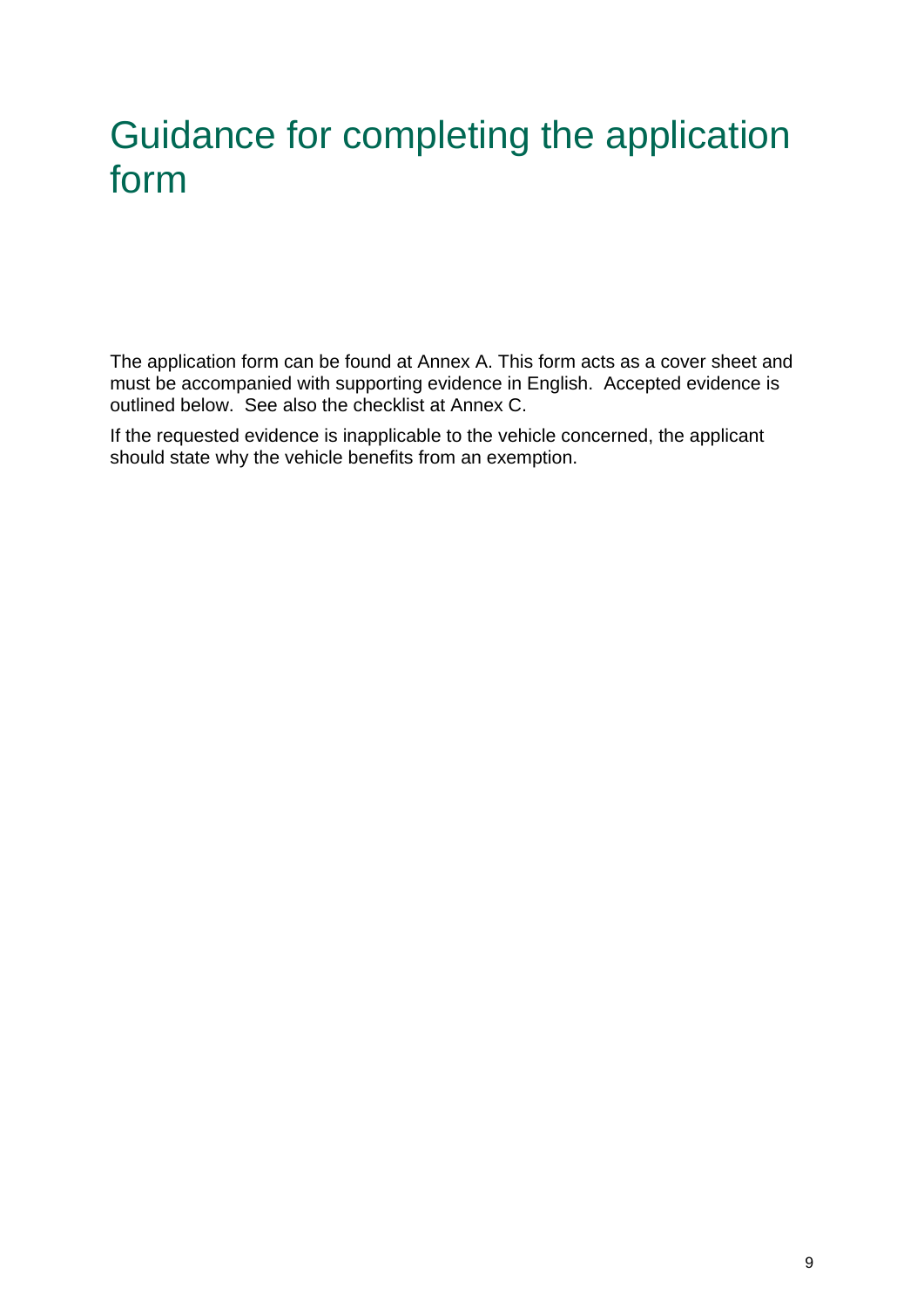# 1. Applicant contact details

- 1.1 **Electric Vehicle Homecharge Scheme application number** This is a unique identification number provided by OLEV in response to a request for the EVHS application form. It should be used in all correspondence. If an applicant is applying for more than one variant of the same vehicle to become eligible for the scheme, provided that the different variants are covered by the same type approval and warranty terms, a single reference number and agreement will be used to cover the different variants.
- 1.2 **Name of company applying** Name of company submitting the application for assessment.
- 1.3 **Applicant address** Applicant's postal address.
- 1.4 **Point of contact for application process** Named individual with contact email, phone number and address.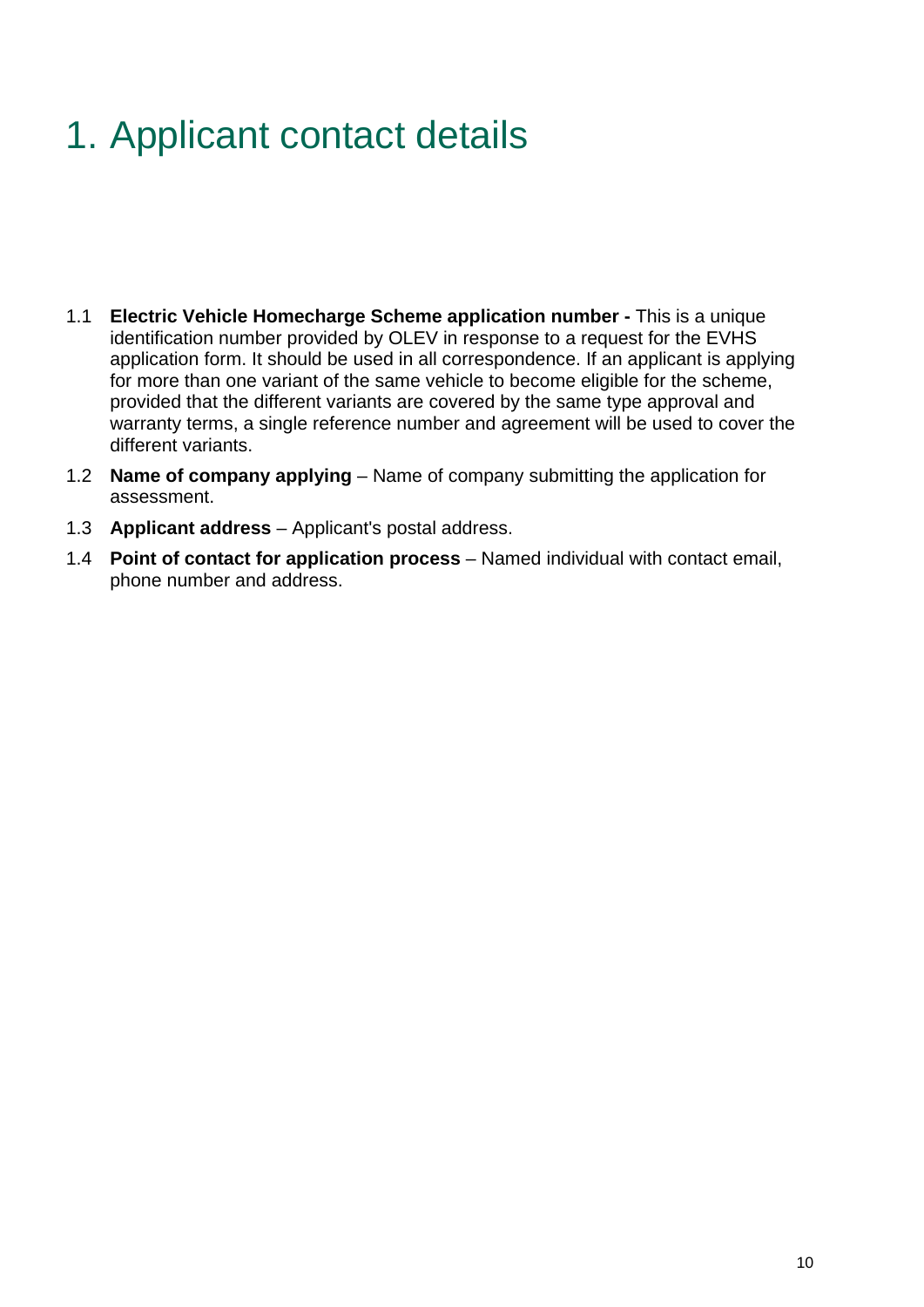# 2. Summary of vehicle details

#### 2.1 **Vehicle model**

- 2.2 **Model variants seeking approval** list all the variants of the model for which approval is being sought
- 2.3 **Energy storage capacity and chemistry (or principle of operation)** detail the chemistry, in the case of a battery, or the principle of operation of any other powertrain energy storage device and its capacity (in kWh or other appropriate units)
- 2.4 **Internal combustion engine capacity (if applicable)** For PHEVs state the engine nominal capacity (cm3) and fuel (e.g. petrol, diesel)
- 2.5 **Fuel cell capacity (if applicable)** the on-board fuel storage capacity of a fuel cell vehicle (FCEV) (in kg, in the case of hydrogen, or an appropriate unit for any other fuel) and power of the fuel cell (kW)
- 2.6 **Maximum speed (mph)** as will be publicly specified by the applicant (if maximum speed is limited please specify the limited maximum)
- 2.7 **Number of seating positions**
- 2.8 **Vehicle segment** e.g. lower medium or supermini
- 2.9 **Recommended retail price** If this has not been finalised at the point of application, please give an approximate value. The value stated should be inclusive of VAT, before deduction of the plug-in car grant.
- 2.10 **Charging plug type (if applicable)**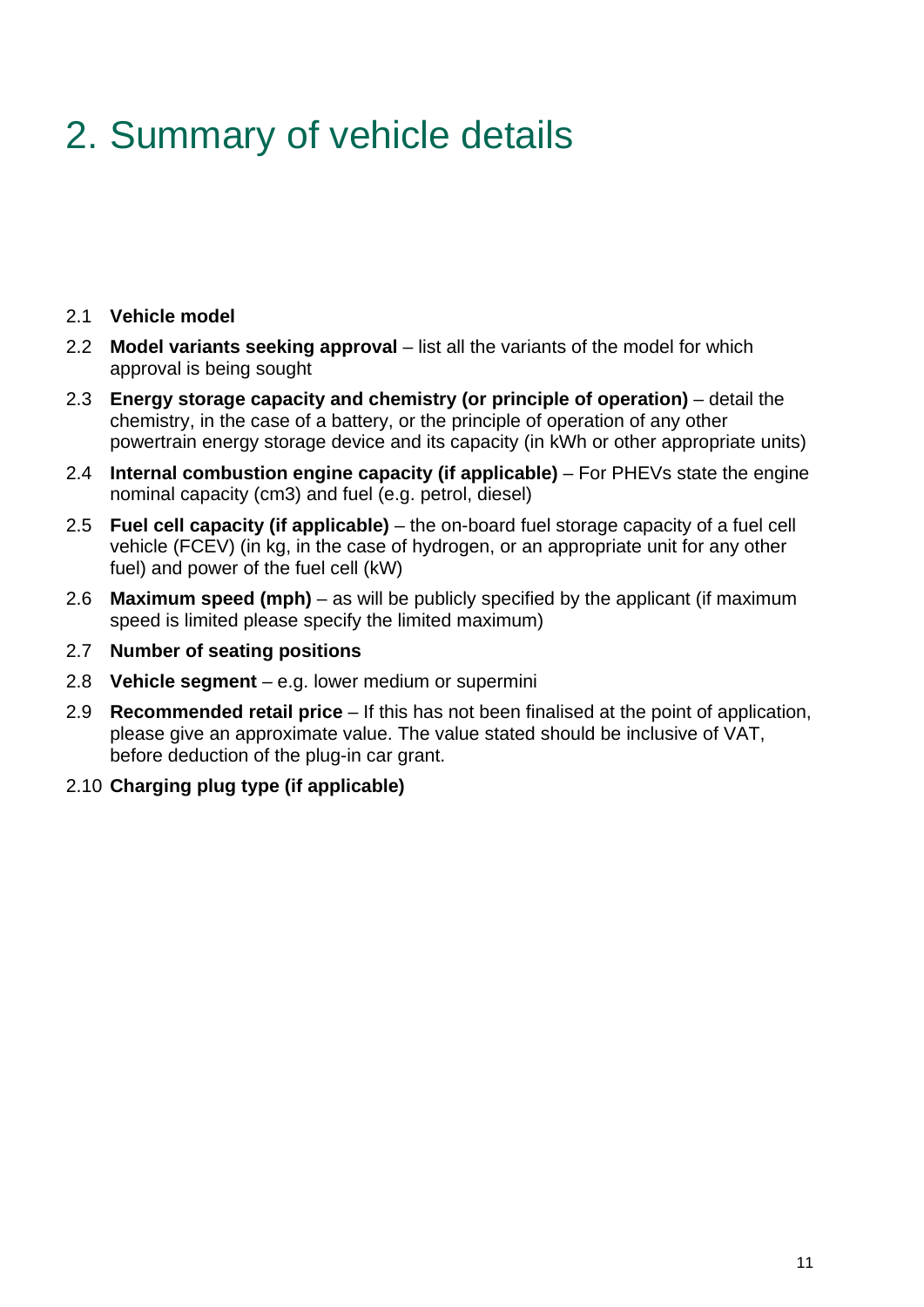# 3. Meeting the eligibility criteria for EVHS only

If a manufacturer decides to provide a WVTA document as their sole piece of technical evidence they must present the information to OLEV in such a form that the type approval authority will not be necessary. If the manufacturer cannot present this information sufficiently as to dismiss reasonable doubt then our type approval authority will be contacted to provide assistance.

### 3.1 Vehicle type

The vehicle must be within the M1 category, as defined under EU Directive (EC) 2007/46/EC.

#### **Accepted Evidence:**

To show that the vehicle is homologated in the M1 category:

- A copy of the EC Whole Vehicle Type Approval certificate; OR,
- A copy of the EC Small Series Type Approval certificate; OR,
- A copy of the UK National Small Series Type Approval certificate; OR,
- A copy of the UK Individual Vehicle Approval (IVA) certificate.

#### **Multi-stage builds**

For the purposes of the plug-in car grant any multi-stage built M1 vehicle will need to have been approved as a completed vehicle (that comprises both chassis and bodywork); the Accepted evidence listed above must cover the vehicle in its finished condition. An approval for a vehicle that has not been completed will not be accepted. This is to ensure vehicles driven off the forecourt when bought by the public meet the plug-in car grant criteria.

Manufacturers will need to consult the Vehicle Certification Agency (VCA) to obtain completed vehicle approval.

<http://www.dft.gov.uk/vca/vehicletype/type-approval-for-go.asp>

[http://www.dft.gov.uk/vca//vehicletype/ecwvta-framework-directive.asp](http://www.dft.gov.uk/vca/vehicletype/ecwvta-framework-directive.asp) 

To make an enquiry about applying for Type Approval, e-mail [enquiries@vca.gov.uk](mailto:enquiries@vca.gov.uk) or call +44 (0)117 952 4164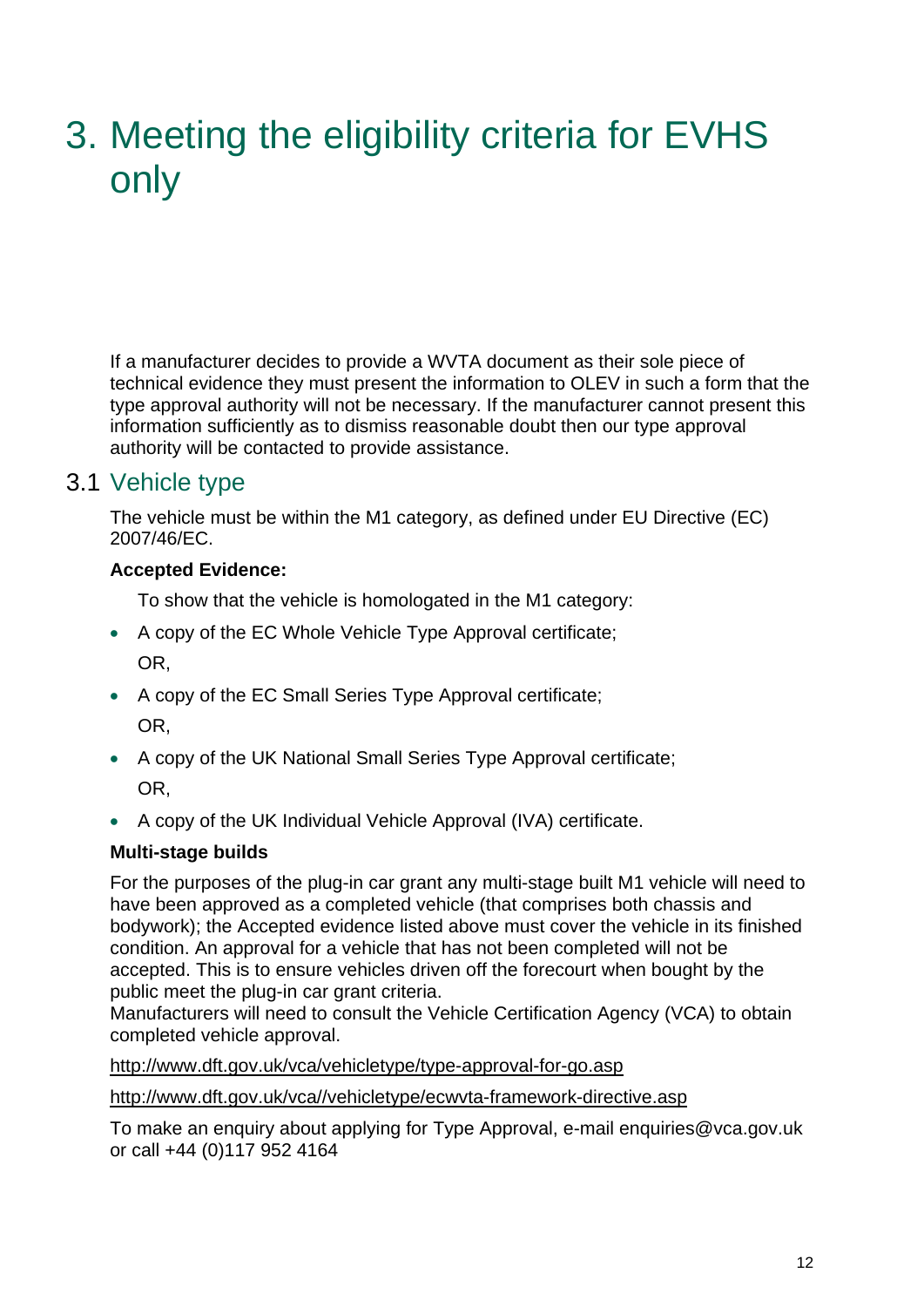## 3.2 CO2 emissions

As explained in the background section, to qualify for the scheme, the car's tailpipe CO2 emissions in combination with its zero emission range (requirement 3.3) must be such that the vehicle falls into one of the following three categories:

Category 1

• CO2 emissions of less than 50g/km and a zero emission range of at least 70 miles

Category 2

• CO2 emissions of less than 50g/km and a zero emission range between 10 and 69 miles

Category 3

• CO2 emissions of 50-75g/km and a zero emission range of at least 20 miles

#### **Accepted evidence**

To verify the vehicle's tailpipe CO2 emissions:

• A copy of the EC Whole Vehicle Type Approval certificate;

OR,

- A copy of the Communication Form issued by the authority approving the vehicle to UN-ECE Regulation 101, showing CO2 emissions of 75g/km or less; OR,
- A copy of the approval certificate that shows compliance with Regulation (EC) No 715/2007, showing CO2 emissions of 75g/km or less.

### 3.3 Zero emission range

As explained in requirement 3.2, the vehicle must have a zero emission range such that when considered together with its CO2 emissions it falls into one of the three categories specified above.

#### **Accepted evidence:**

To verify the vehicle's zero emission range:

- A copy of the EC Whole Vehicle Type Approval certificate; OR,
- A copy of the Communication Form issued by the authority approving the vehicle to UN-ECE Regulation 101;

OR,

• The Type Approval Certificate (including Addendum) issued by the authority approving the vehicle to Regulation (EC) No 715/2007.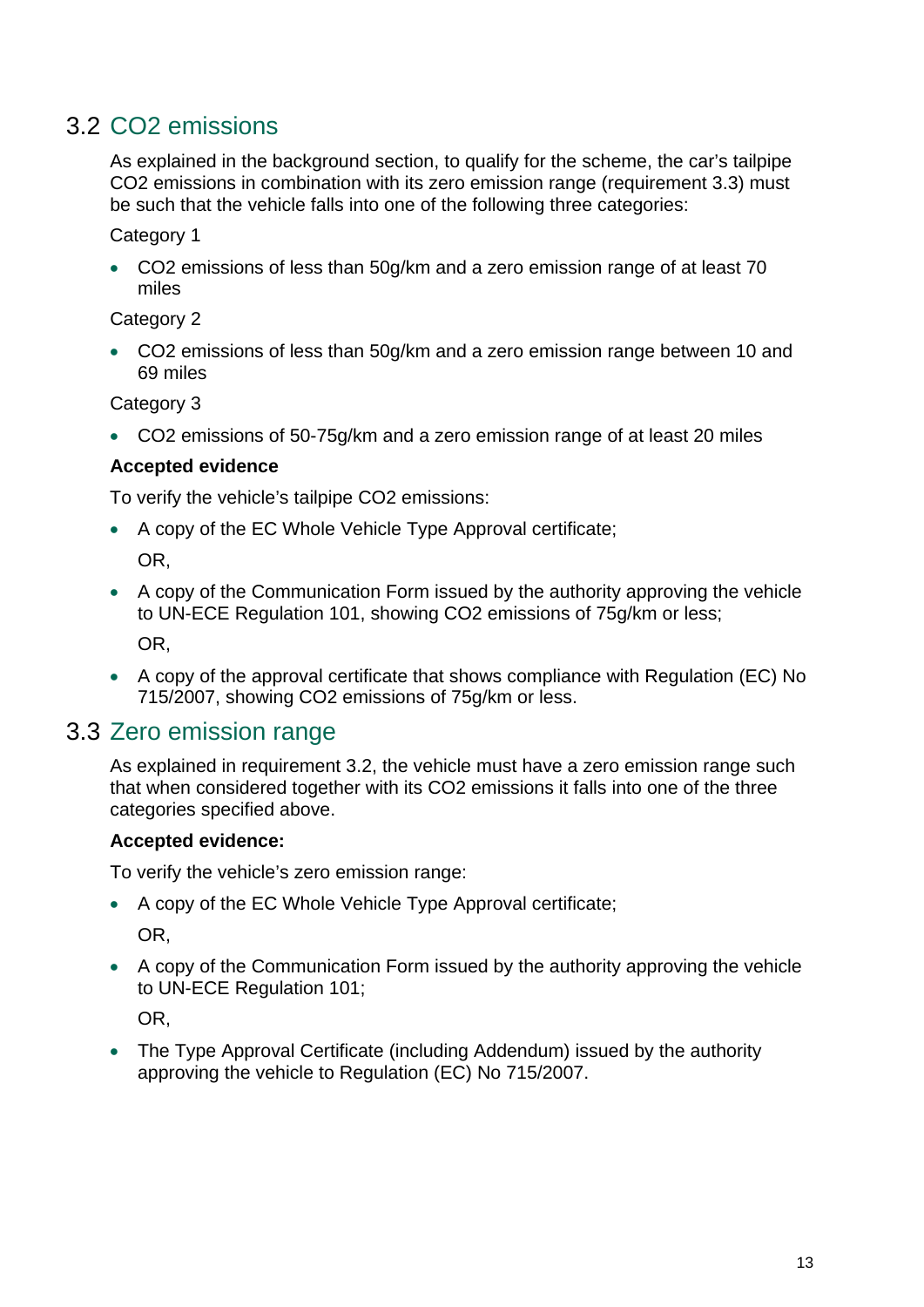## 3.4 Warranty for the vehicle and battery or fuel cell and electric drive train

- The vehicle (excluding the battery or fuel cell and electric drive train<sup>1</sup>) must be covered by a warranty for a minimum period of 3 years or 60,000 miles (96,500km), whichever comes sooner. The warranty must be in line with the directive providing guidance on certain aspects of the sale of consumer goods and associated guarantees in EU Directive 1999/44/EC.
- The battery or fuel cell and electric drive train must be covered by a warranty for a minimum period of 3 years, or 60,000 miles (96,500km), whichever comes sooner. The warranty must be in line with the directive providing guidance on certain aspects of the sale of consumer goods and associated guarantees in EU Directive 1999/44/EC.

*In addition, the customer must be offered the option to extend the warranty by a minimum of 2 years. Applicants may choose to attach an additional cost to this warranty extension.* 

• Where the battery or fuel cell and broader electric drive train is leased to the customer, the leasing agreement must offer a level of support to the customer that is at least equivalent to the above mentioned warranty.

#### **Accepted evidence**

• A copy of the warranty document showing that the above requirements have been met. If the warranty document is not available at the point of application, the applicant may submit written confirmation that the vehicle will be offered with a warranty that meets the above specification. However, before any vehicles can be sold and supported under the scheme we will require a copy of the warranty document.

Further information on meeting the warranty criterion are included at Annex G.

## 3.5 Battery or fuel cell degradation

The applicant must demonstrate that the battery or fuel cell used to drive the vehicle's propulsion system has an acceptably low rate of degradation. As a guide to applicants, pending the evidence presented in each case, an acceptable level of degradation is defined as:

- For battery electric vehicles<sup>[2](#page-13-1)</sup>, the battery must maintain at least 80% of its initial or rated charge capacity for the initial 3 years, or 70% of initial or rated charge capacity for the initial 5 years.
- For fuel cell vehicles, the fuel stack must maintain at least 90% of its rated voltage output for the initial 5 years. Given the newness of this technology, we are prepared to work with manufacturers who supply alternative evidence which provides what the panel judges to be a reasonable level of reassurance to the consumer.

<span id="page-13-0"></span> $\overline{a}$ 1 Drive train' is used to mean the parts that send power from the engine to the wheels. These include the clutch, transmission (gear box), drive shafts, U-joints and differential.

<span id="page-13-1"></span><sup>2</sup> Including pure electric, plug in hybrid and range extender vehicles.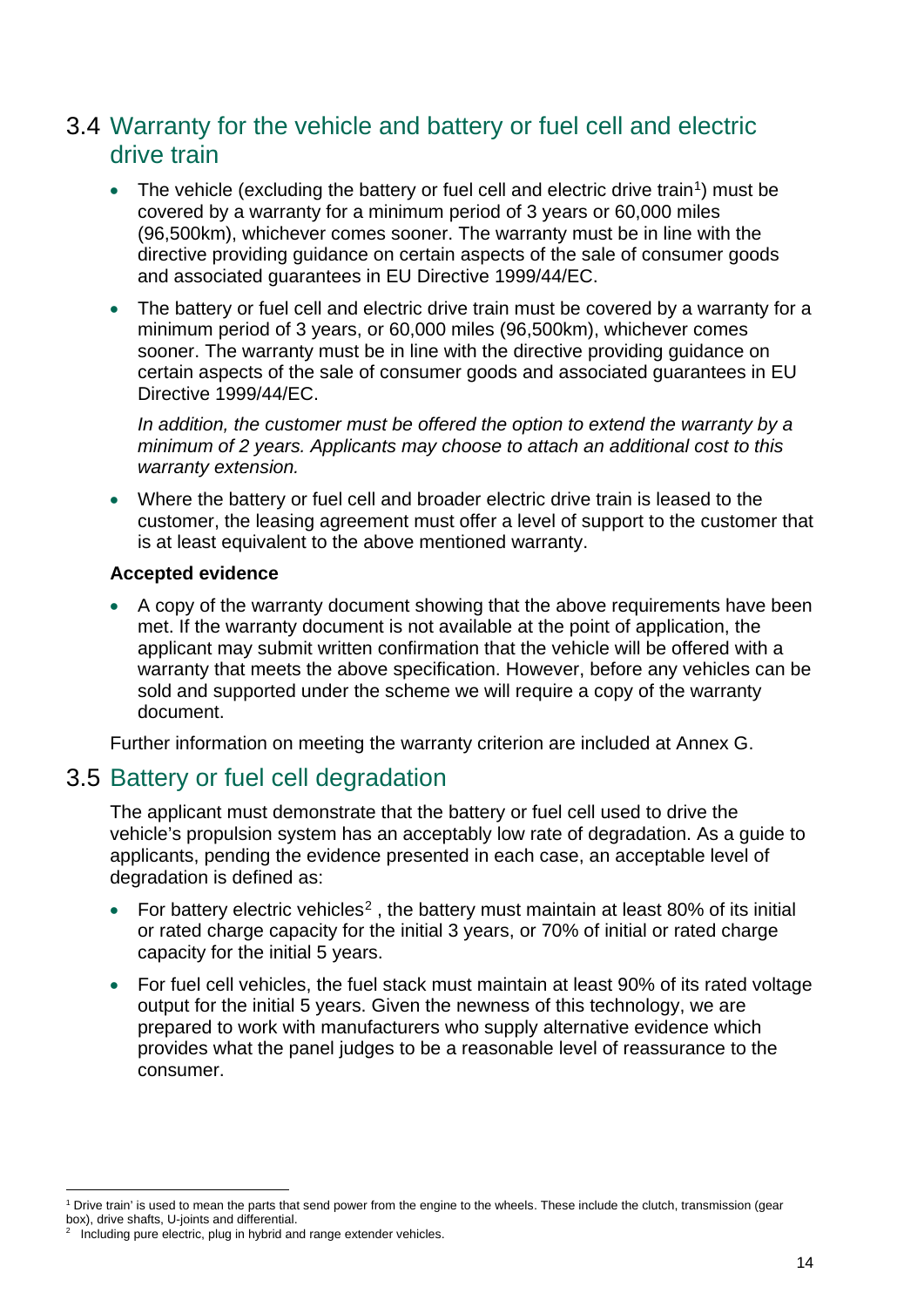## 3.6 Crash safety

Vehicles must demonstrate that they meet the minimum safety requirements of the Plug-In Car Grant scheme.

There are two routes to demonstrate compliance:

• Homologation to category M1 through EC Whole Vehicle Type Approval (EC WVTA; not including EC Small Series or National Approval routes);

OR,

• Evidence that the car demonstrates a comparable or higher levels of safety as judged by international standards. This may be evidence of crash testing for internationally recognised consumer information programmes, such as Euro NCAP, but must cover front impact, side impact and pedestrian protection.

#### **Accepted evidence:**

• A copy of the EC Whole Vehicle Type Approval certificate for the model of the car that is being presented to the panel.

OR,

• Evidence submitted by the applicant to show the car has been crash tested to international standards and/or consumer information programmes where the outcome shows broadly comparable or higher levels of performance to those specified in EC Whole Vehicle Type Approval crash tests. This must include frontal, side and pedestrian impact. The evidence provided may be assessed by independent technical experts.

In making the decision on what are comparable safety outcomes, the assessment panel reserves the right to require the applicant to complete crash testing if it is considered that the data provided is insufficient, or the results inconclusive.

#### **Multi-stage builds**

For the purposes of the plug-in car grant any multi-stage built M1 vehicle will need to have been approved as a completed vehicle (e.g. comprising both chassis and bodywork): the accepted evidence listed above must cover the vehicle in its finished condition. An approval for a vehicle that has not been completed will not be accepted. This is to ensure vehicles driven off the forecourt when bought by the public meet the plug-in car grant criteria.

Manufacturers will need to consult the Vehicle Certification Agency (VCA) to obtain completed vehicle approval

- <http://www.dft.gov.uk/vca/vehicletype/type-approval-for-go.asp>
- [http://www.dft.gov.uk/vca//vehicletype/ecwvta-framework-directive.asp](http://www.dft.gov.uk/vca/vehicletype/ecwvta-framework-directive.asp)

To make an enquiry about applying for Type Approval, e-mail [enquiries@vca.gov.uk](mailto:enquiries@vca.gov.uk) or call +44 (0)117 952 4164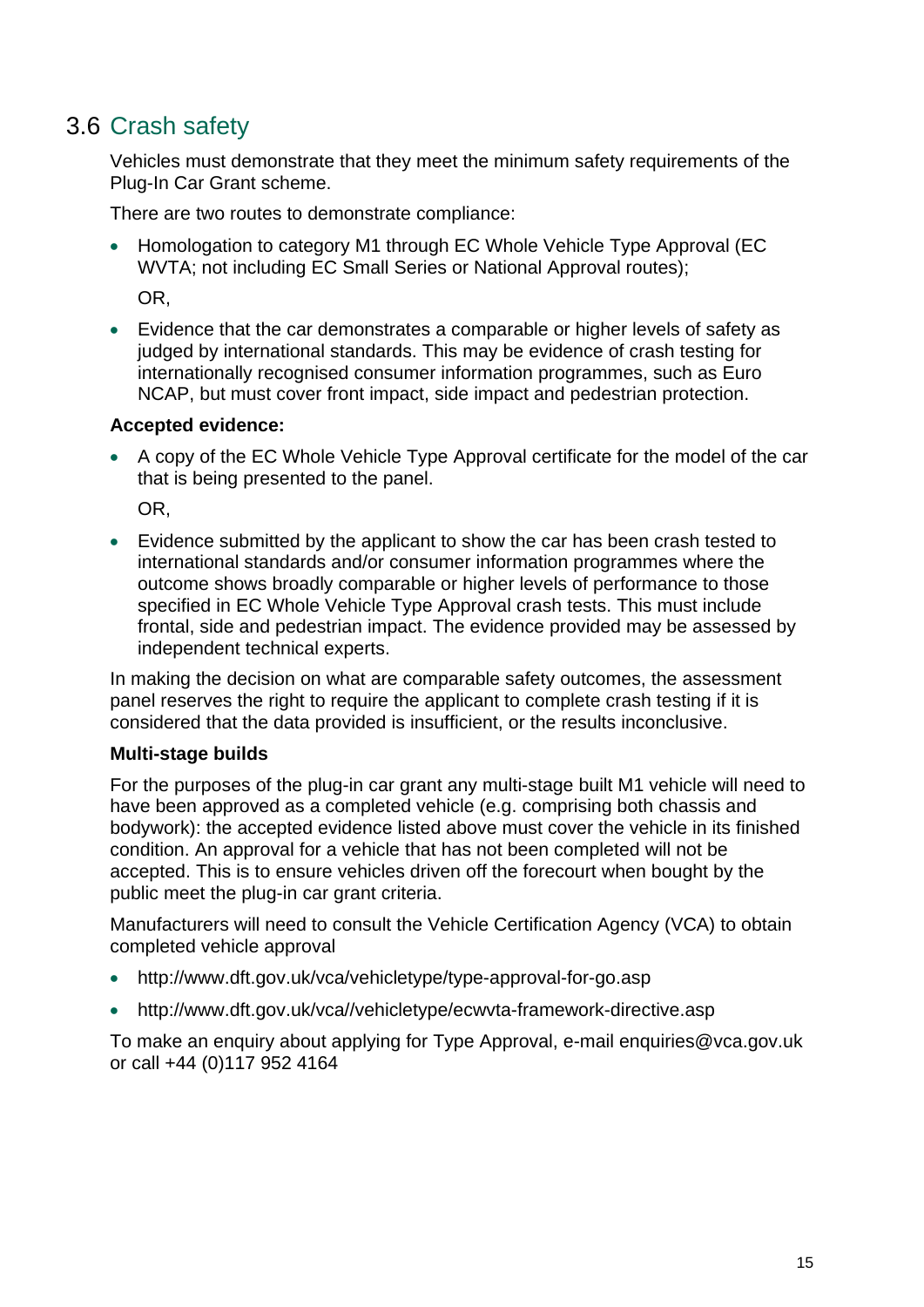## 3.7 Electrical safety

As a minimum, for a vehicle to be eligible for the scheme, it needs to show approval to UN ECE Regulation 100.01, which became mandatory for new vehicles in December 2012.

The 02 series of amendments to UN ECE Regulation 100 entered into force in July 2013 and will become mandatory for new vehicle types from 15th July 2016. This amendment adds requirements for the safety of the Rechargeable Energy Storage System (REESS), namely vibration, mechanical shock, fire resistance tests, short circuit protection. If the applicant is not able to provide a copy of the approval certificate to UN-ECE Regulation 100.02, evidence should be provided to show that the technical requirements of the 02 series of amendments have been met.

The applicant must also provide evidence of action taken to mitigate electrical safety risks not covered by Regulation 100. In particular, this must include a statement of what actions they will take to inform consumers about the safest way to charge and use their vehicle. Issues to cover should include:

- a. What voltage and amperage requirement will be needed to safely charge the EV or PHEV in domestic properties;
- b. What electrical safety advice will be provided to the purchaser;
- c. Whether charging the EV/PHEV in domestic properties will require the installation of additional safety equipment or separate circuits. In cases where additional safety equipment or separate electrical circuits are required, please tell us of the process by which you will ensure that the necessary equipment has been provided and/or circuits safely installed by the time of delivery of the car to the consumer;
- d. How the actions of the applicant will ensure compliance with the Low Voltage Directive 2006/95/EC.

The applicant could also demonstrate their commitment to consumer safety by submitting written confirmation that they will provide documentation with the vehicle that explains the safe operation and charging of the vehicle.

#### **The following are examples of best practice for providing evidence:**

- A one page leaflet for new customers outlining electrical safety issues.
- A comprehensive instruction manual with detailed instructions for owners on how to safely recharge and maintain their vehicle and risks to avoid.
- Requirement or recommendation that the consumer has a survey performed on his or her home wiring.
- Advice on how to install a dedicated home charging unit, with details of potential companies who can carry out the work.
- Evidence of dealership training to ensure dealers can correctly advise on electrical safety during the sales process.
- If relevant, indication of training so that technicians and mechanics can safely service the vehicle.

Where it is felt that the applicant has taken insufficient measures, the panel reserves the right to reject the application and/or stipulate that the applicant undertake certain additional measures before the vehicle can be deemed eligible.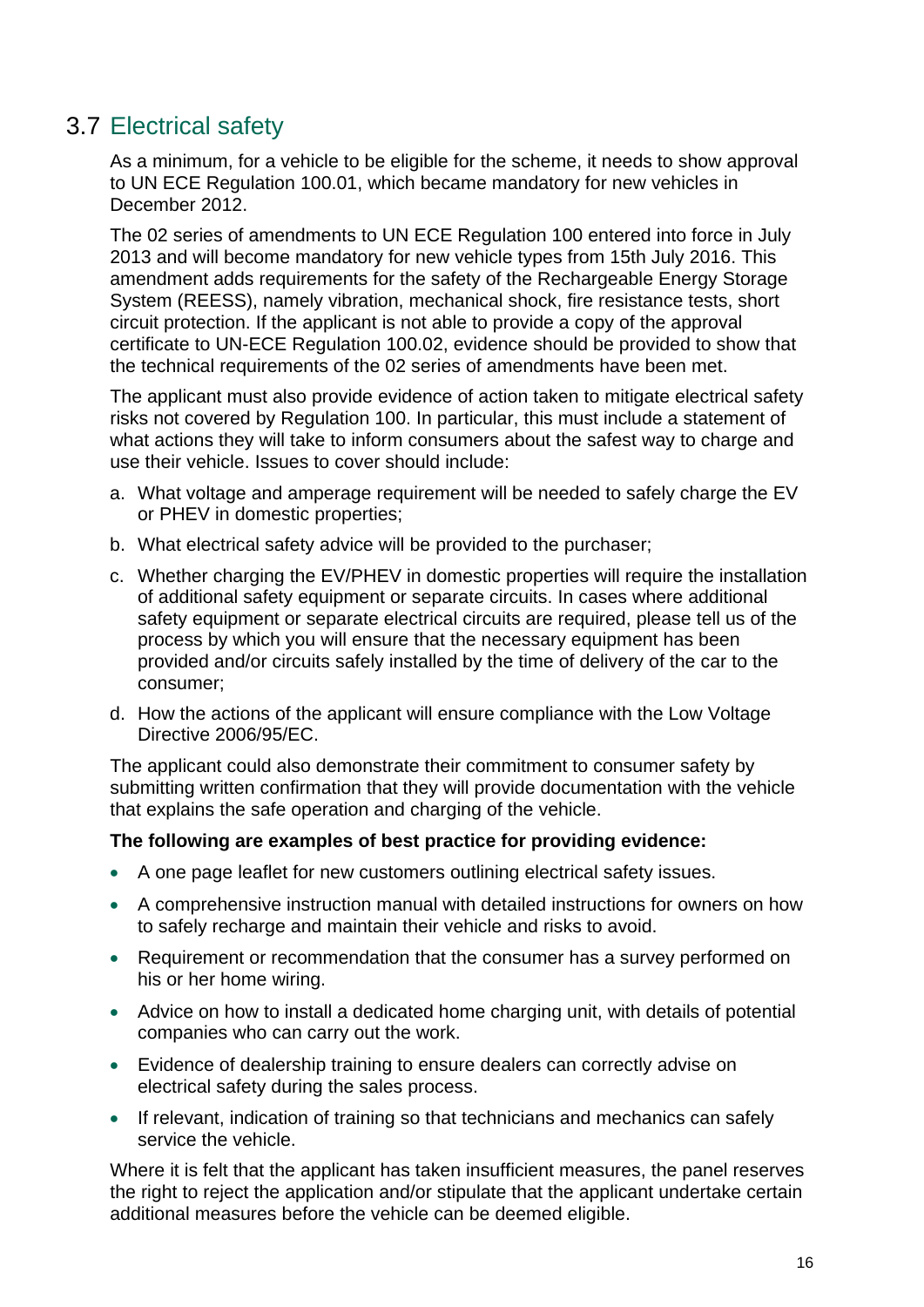#### **Accepted Evidence:**

• A copy of the EC Whole Vehicle Type Approval certificate; where compliance with UN-ECE Reg 100.02 is clearly shown;

OR,

• A copy of the type approval certificate to UN-ECE Reg 100.02;

OR,

• A copy of the type approval certificate to UN-ECE Reg 100.01, and evidence that technical requirements for 02 series of amendments are met.

AND,

• Descriptions of the action taken, and planned, by the applicant to identify and mitigate electrical safety risks not covered by Regulation 100. At a minimum the manufacturer should demonstrate points a)-d) above in whatever form is judged appropriate

AND,

• Blueprints / information to emergency services on how to correctly deal with an incident involving the relevant vehicle (i.e. where battery is located / what wires to cut).

## 3.8 [FCEV ONLY] Hydrogen safety

The vehicle must show approval to Regulation (EC) 79/2009 as amended by Regulation (EC) No. 406/2010.

The applicant must also demonstrate their commitment to consumer safety by submitting copies of the documentation which will be provided to the consumer to explain the safe operation and refuelling of the vehicle.

The following are examples of best practice for providing evidence:

- A one page leaflet for new customers outlining hydrogen safety issues;
- A comprehensive instruction manual with detailed instructions for owners on how to safely recharge and maintain their vehicle and risks to avoid;
- Information for firefighters and other first responders on hydrogen safety.

#### **Accepted evidence:**

- A copy of the type approval certificate to Regulation (EC) 79/2009 AND,
- Descriptions of the action taken, and planned, by the applicant to identify and mitigate hydrogen safety risks not covered by Regulation (EC) 79/2009. AND,

Blueprints / information to emergency services on how to correctly deal with an incident involving the relevant vehicle (ie where fuel cell is and how it should be treated).

Blueprints / information to emergency services on how to correctly deal with an incident involving the relevant vehicle (ie where fuel cell is and how it should be treated).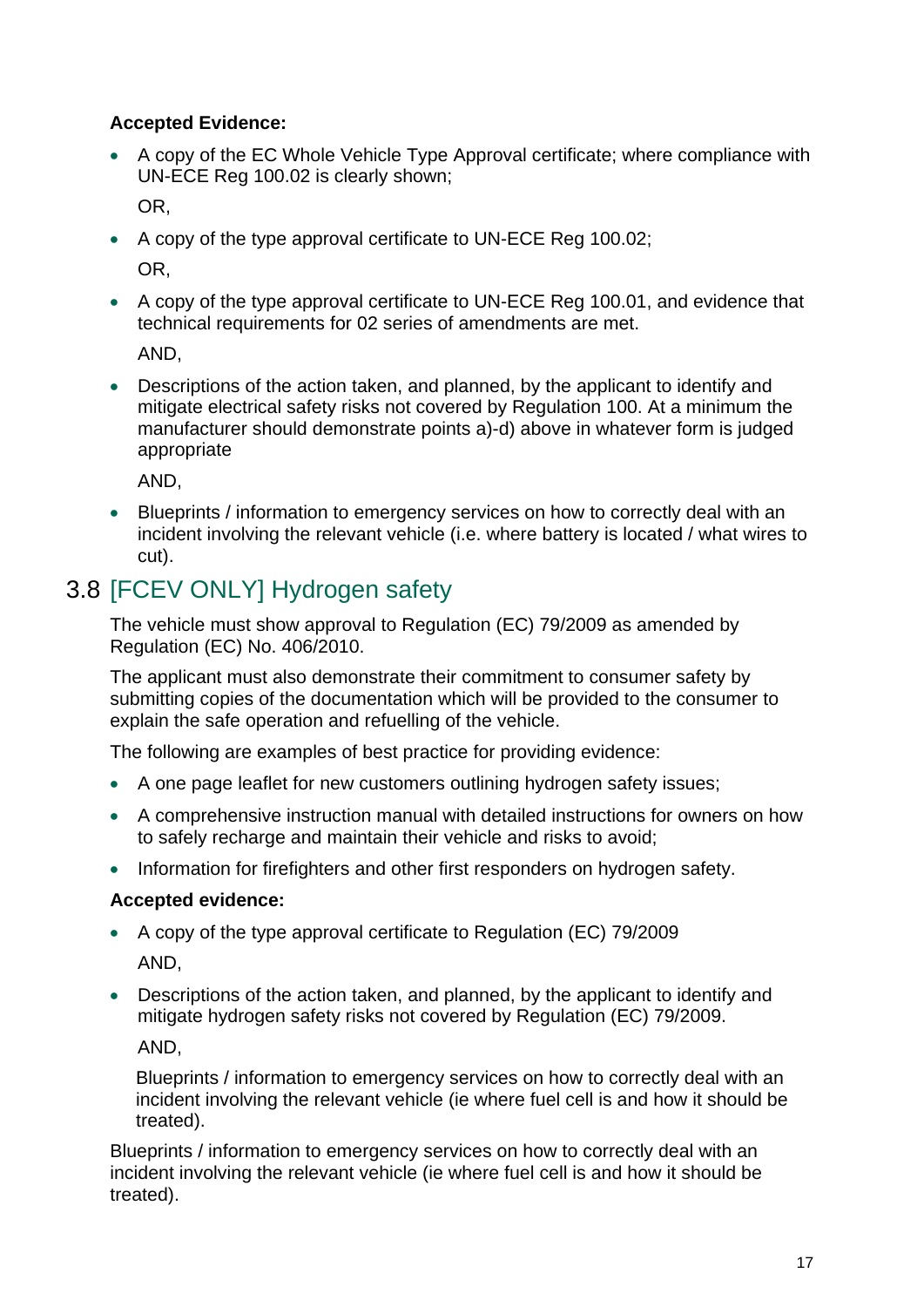# *EVHS Application cover sheet*

- A.1 This form acts as a cover sheet and must be accompanied with supporting evidence in English. Accepted evidence is outlined in guidance notes. If some evidence is not applicable please state why the vehicle benefits from an exemption.
- 1 **Applicant Contact Details** 1.1 Electric vehicle homecharge scheme application reference number 1.2 Name of company applying 1.3 Registered company no. 1.4 | Registered company address 1.5 | Point of contact for application process (Name, email and phone number/s) 1.6 Finance Director's name
- A.2 This form can be requested in Word format for ease of completion.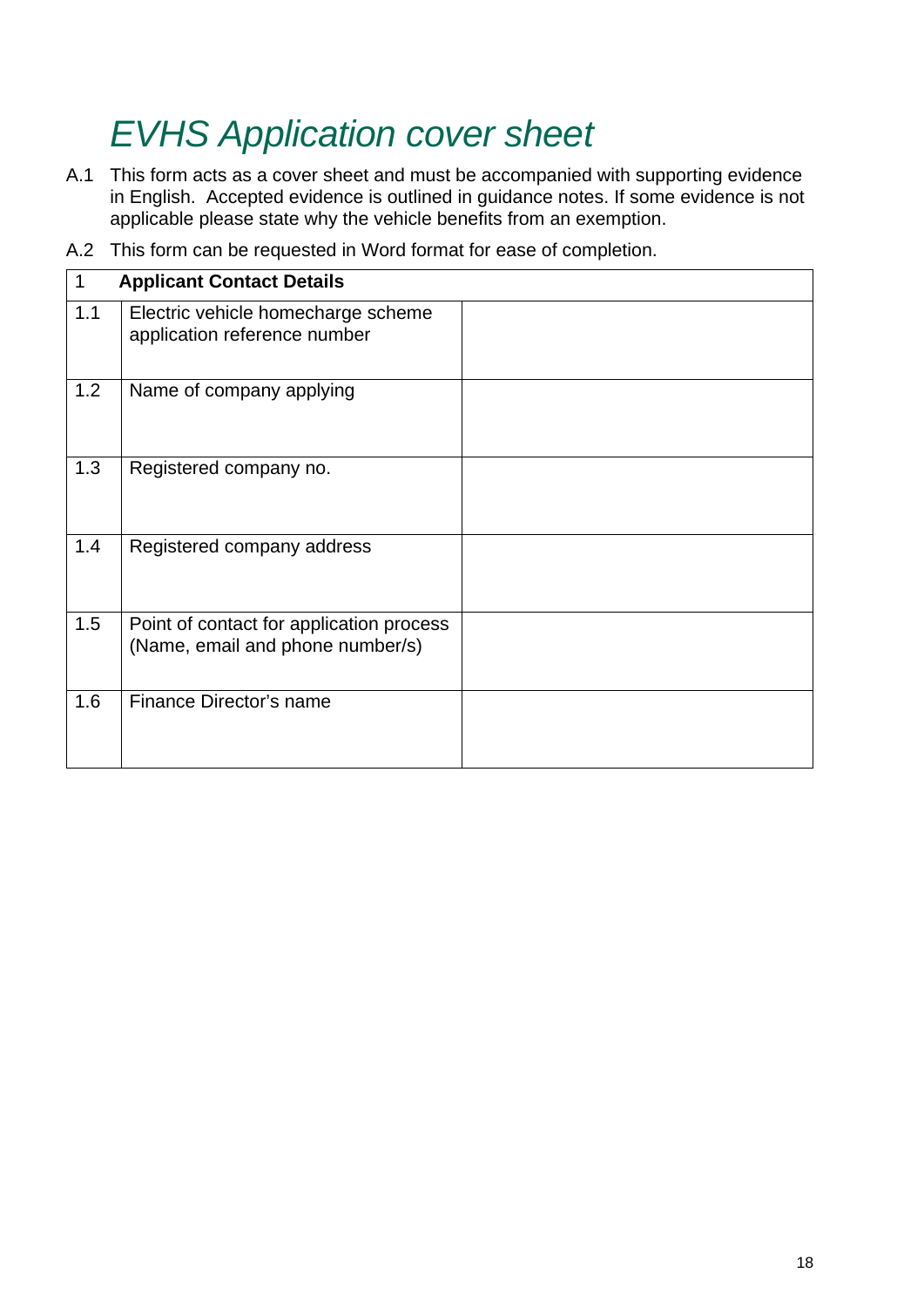| $\overline{2}$   | <b>Vehicle Details</b>                                                    |  |
|------------------|---------------------------------------------------------------------------|--|
| 2.1              | Vehicle model                                                             |  |
| 2.2              | Model variants seeking approval                                           |  |
| 2.3a             | Vehicle Technology                                                        |  |
| 2.3 <sub>b</sub> | Battery chemistry and capacity (kWh)                                      |  |
| 2.4              | If applicable, internal combustion<br>engine nominal capacity ( $cm3$ )   |  |
| 2.5              | If applicable, hydrogen fuel cell power<br>(kW) and storage capacity (kg) |  |
| 2.6              | Maximum speed (mph and km/h)                                              |  |
| 2.7              | Number of seating positions                                               |  |
| 2.8              | Vehicle segment                                                           |  |
| 2.9              | Price (before grant is deducted)                                          |  |
| 2.10             | Charging plug type (if applicable)                                        |  |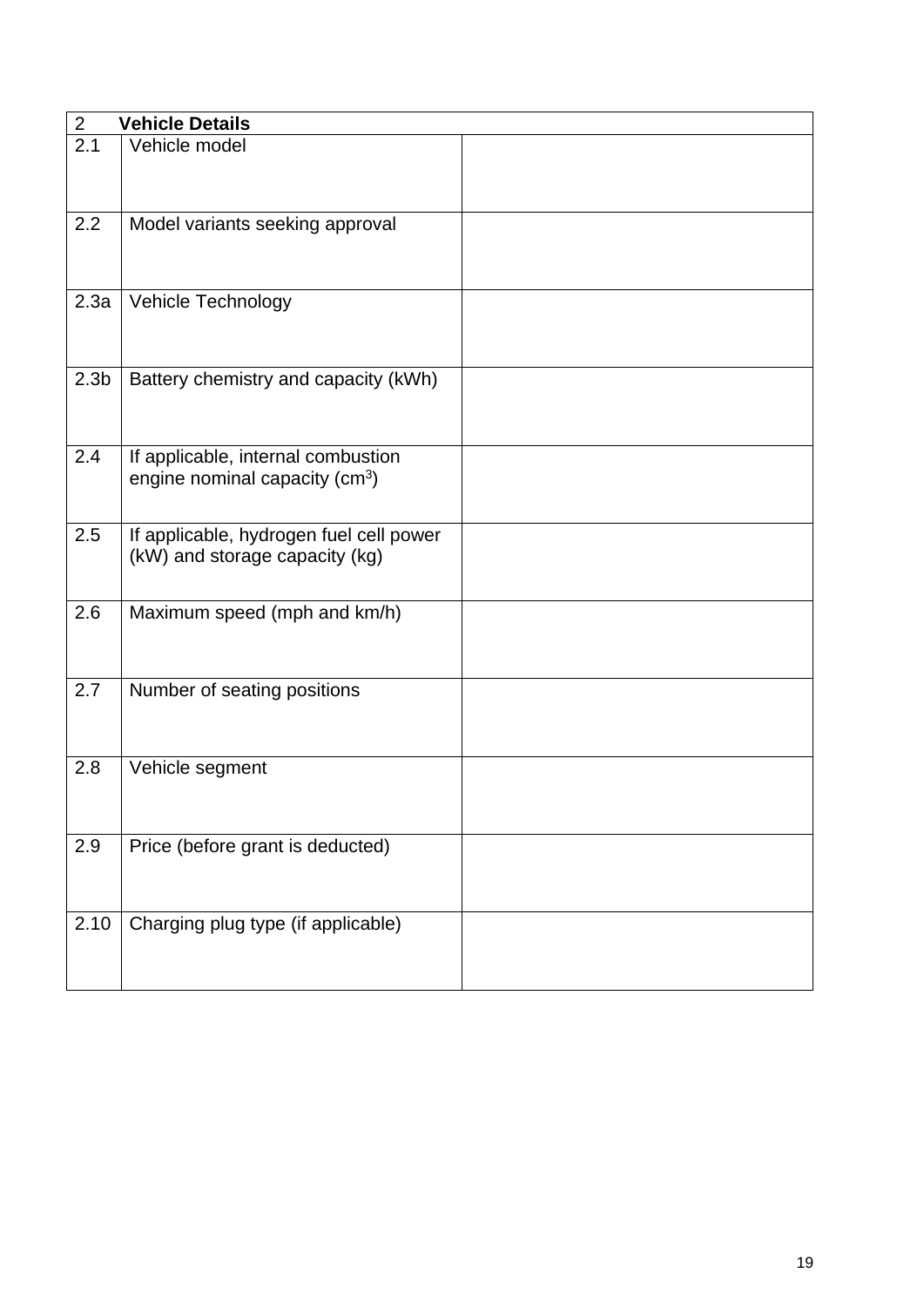#### 3 **Meeting the eligibility criteria**

*Note: The evidence listed in this form is intended as a summary checklist only. The applicant must refer to the full guidelines to ensure that the evidence submitted fully complies with the scheme requirements.*

| 3.1 Vehicle type                                               |                                                        |
|----------------------------------------------------------------|--------------------------------------------------------|
| The vehicle must be within the                                 | <b>Evidence provided:</b>                              |
| M1 category, as defined under<br>EU Directive (EC) 2007/46/EC. | EC Whole Vehicle Type Approval certificate;            |
|                                                                | OR;                                                    |
|                                                                | EC Small Series Type Approval certificate;             |
|                                                                | OR;                                                    |
|                                                                | UK National Small Series Type Approval<br>certificate; |
|                                                                | OR:                                                    |
|                                                                | UK Individual Vehicle Approval (IVA)<br>certificate.   |
| Vehicle type approval number:                                  |                                                        |
|                                                                |                                                        |
| 3.2 CO2 emissions (g/km)                                       |                                                        |
|                                                                | Value: ______________ g/km                             |
|                                                                | Please provide:                                        |
|                                                                | $\Box$ EC Whole Vehicle Type Approval certificate;     |
|                                                                | OR;                                                    |
|                                                                | $\Box$ UN-ECE Regulation 101 communication<br>form,    |
|                                                                | OR,                                                    |
|                                                                | Regulation (EC) No 715/2007 approval<br>certificate    |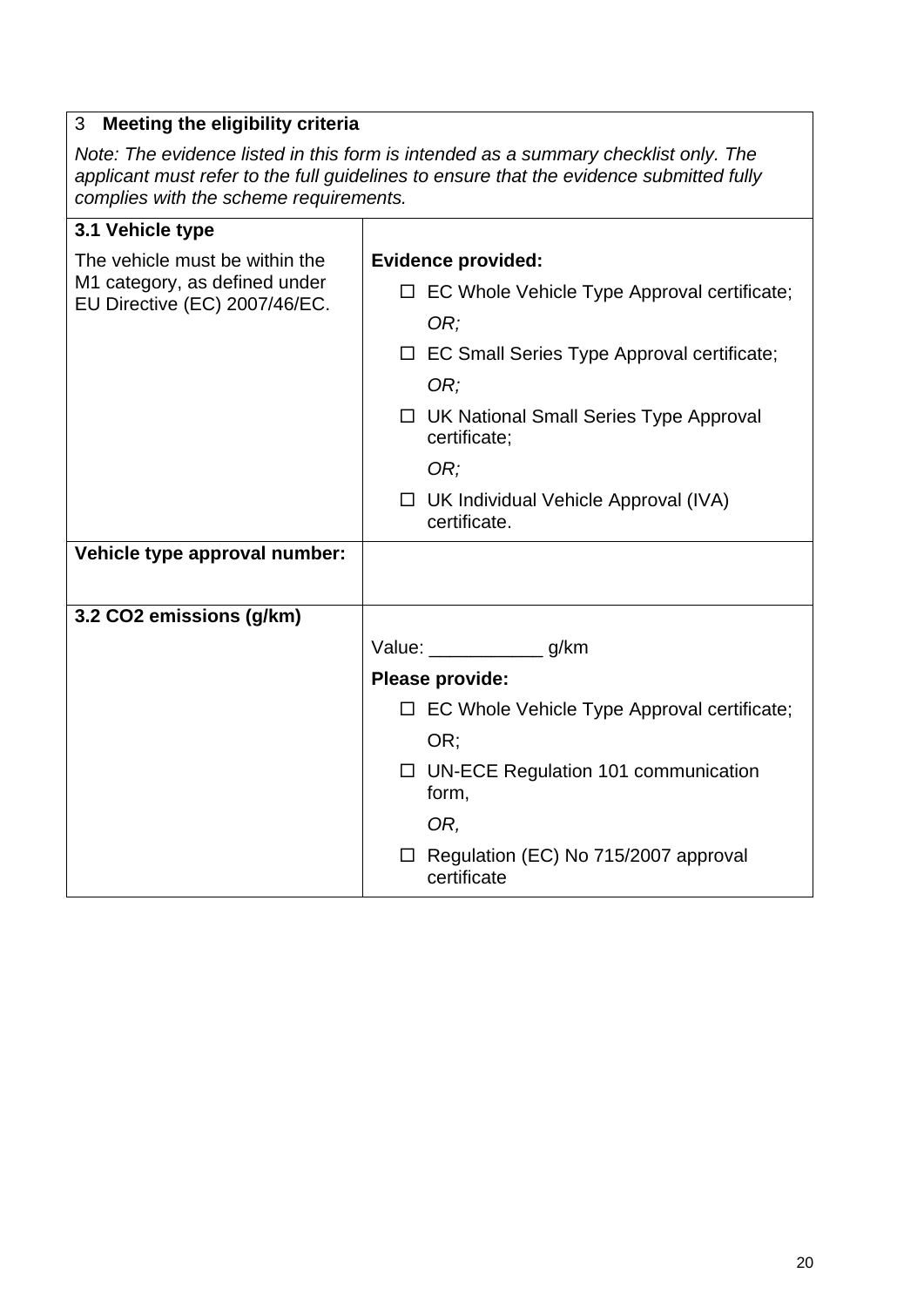| 3.3 Vehicle all-electric range                                                                                                                                                                     |                                                                                                                                                                                                                                            |
|----------------------------------------------------------------------------------------------------------------------------------------------------------------------------------------------------|--------------------------------------------------------------------------------------------------------------------------------------------------------------------------------------------------------------------------------------------|
|                                                                                                                                                                                                    | Value: _____________ miles                                                                                                                                                                                                                 |
|                                                                                                                                                                                                    | <b>Evidence provided:</b>                                                                                                                                                                                                                  |
|                                                                                                                                                                                                    | EC Whole Vehicle Type Approval certificate;<br>$\Box$                                                                                                                                                                                      |
|                                                                                                                                                                                                    | $\Box$ OR;                                                                                                                                                                                                                                 |
|                                                                                                                                                                                                    | $\Box$ UN-ECE Regulation 101 communication<br>form;                                                                                                                                                                                        |
|                                                                                                                                                                                                    | $\Box$ OR,                                                                                                                                                                                                                                 |
|                                                                                                                                                                                                    | $\Box$ The Type Approval Certificate (including<br>Addendum) approving the vehicle to<br>Regulation (EC) No 715/2007.                                                                                                                      |
| <b>3.4 Vehicle warranty</b>                                                                                                                                                                        |                                                                                                                                                                                                                                            |
| The vehicle (excluding the battery<br>or fuel cell and electric drive<br>train <sup>3</sup> ) must be covered by a<br>warranty for a minimum period of                                             | Vehicle warranty period ____________ years                                                                                                                                                                                                 |
|                                                                                                                                                                                                    | <b>Evidence provided:</b>                                                                                                                                                                                                                  |
|                                                                                                                                                                                                    | $\Box$ A copy of the warranty document                                                                                                                                                                                                     |
| 3 years or 60,000 miles<br>(96,500km), whichever comes                                                                                                                                             | OR,                                                                                                                                                                                                                                        |
| sooner.                                                                                                                                                                                            | Written confirmation that the vehicle will be<br>П<br>offered with a warranty that meets the<br>specification. Note: Before any vehicles can<br>be sold and supported under the scheme we<br>will require a copy of the warranty document. |
| 3.4 Battery or fuel cell warranty                                                                                                                                                                  |                                                                                                                                                                                                                                            |
| The battery or fuel cell and                                                                                                                                                                       | Battery or fuel cell warranty period                                                                                                                                                                                                       |
| electric drive train must be<br>covered by a warranty for a                                                                                                                                        | years                                                                                                                                                                                                                                      |
| minimum period of 3 years, or                                                                                                                                                                      | <b>Evidence provided:</b>                                                                                                                                                                                                                  |
| 60,000 miles (96,500km),<br>whichever comes sooner. The                                                                                                                                            | A copy of the warranty document<br>$\Box$                                                                                                                                                                                                  |
| warranty must be in line with the                                                                                                                                                                  | OR,                                                                                                                                                                                                                                        |
| directive providing guidance on<br>certain aspects of the sale of<br>consumer goods and associated<br>guarantees in EU Directive<br>1999/44/EC.                                                    | Written confirmation that the vehicle will be<br>□<br>offered with a warranty that meets the<br>specification. Note: Before any vehicles can<br>be sold and supported under the scheme we<br>will require a copy of the warranty document. |
| In addition, the customer must be<br>offered the option to extend the<br>warranty by a minimum of 2<br>years. Applicants may choose to<br>attach an additional cost to this<br>warranty extension. |                                                                                                                                                                                                                                            |

<span id="page-20-0"></span> $\overline{a}$ <sup>3</sup> 'Drive train' is used to mean the parts that send power from the engine to the wheels. These include the clutch, transmission (gear box), drive shafts, U-joints and differential.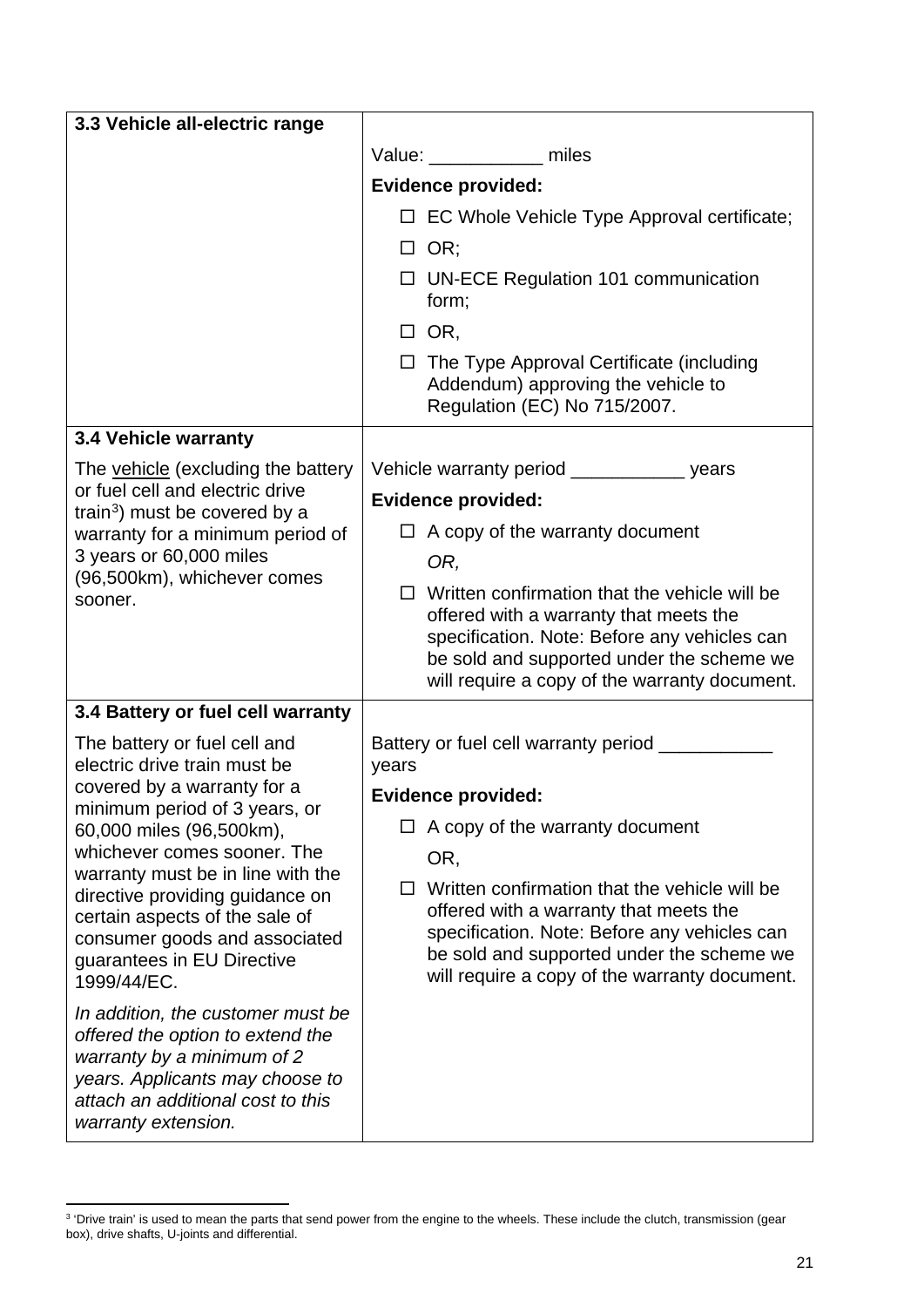| 3.5 Battery or fuel cell                                                                                                                                                                                   | <b>Evidence provided:</b>                                                                                                                                                                                                                      |  |
|------------------------------------------------------------------------------------------------------------------------------------------------------------------------------------------------------------|------------------------------------------------------------------------------------------------------------------------------------------------------------------------------------------------------------------------------------------------|--|
| degradation<br>Either a warranty or evidence to<br>reasonable level of degradation is<br>defined as                                                                                                        | $\Box$ A copy of the warranty document explicitly<br>stating acceptable levels of degradation                                                                                                                                                  |  |
|                                                                                                                                                                                                            | $\Box$ OR,                                                                                                                                                                                                                                     |  |
| For battery electric vehicles4, the<br>battery must maintain at least<br>80% of its initial or rated charge<br>capacity for the initial 3 years, or<br>70% of initial capacity for the<br>initial 5 years. | Data from tests undertaken on an appropriate<br>$\Box$<br>sample of batteries or fuel cells that have<br>been in service for a period of three or more<br>years;                                                                               |  |
|                                                                                                                                                                                                            | OR,<br>$\Box$                                                                                                                                                                                                                                  |  |
|                                                                                                                                                                                                            | A written assurance from the applicant that<br>$\Box$                                                                                                                                                                                          |  |
| For fuel cell vehicles, the fuel<br>stack must maintain at least 90%<br>of its rated voltage output for the<br>initial 5 years.                                                                            | their battery will offer a reasonable<br>performance, with evidence provided in line<br>with the guidance in Annex E.                                                                                                                          |  |
| 3.6 Crash safety                                                                                                                                                                                           |                                                                                                                                                                                                                                                |  |
|                                                                                                                                                                                                            | <b>Evidence provided:</b>                                                                                                                                                                                                                      |  |
|                                                                                                                                                                                                            | $\Box$ A copy of the EC Whole Vehicle Type<br>Approval certificate for the model of the car<br>that is being presented to the panel.                                                                                                           |  |
|                                                                                                                                                                                                            | OR,                                                                                                                                                                                                                                            |  |
|                                                                                                                                                                                                            | $\Box$ Evidence submitted by the applicant to show<br>the car has been crash tested to comparable<br>or higher levels of performance to those<br>specified in EC Whole Vehicle Type Approval<br>crash tests. See guidance for further details. |  |

<span id="page-21-0"></span> 4 Including pure electric, plug In hybrid and range extender vehicles.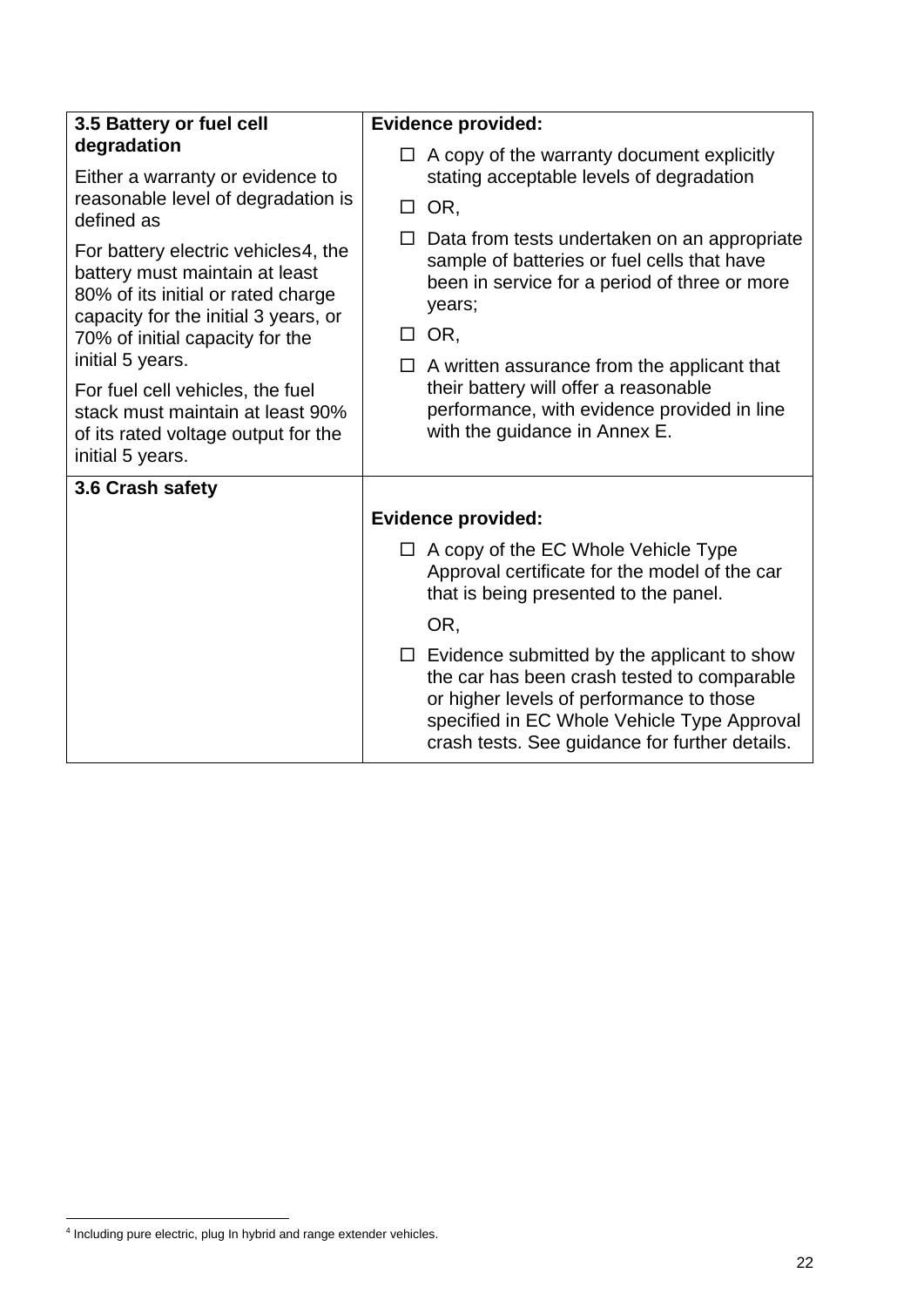| <b>3.7 Electrical safety</b> |        |                                                                                                                                                                        |
|------------------------------|--------|------------------------------------------------------------------------------------------------------------------------------------------------------------------------|
|                              |        | <b>Evidence provided:</b>                                                                                                                                              |
|                              |        | $\Box$ EC Whole Vehicle Type Approval certificate<br>provided that UN-ECE Reg 100.02 is listed;                                                                        |
|                              |        | OR;                                                                                                                                                                    |
|                              |        | $\Box$ A copy of the type approval certificate to UN-<br>ECE Reg 100.02;                                                                                               |
|                              |        | OR,                                                                                                                                                                    |
|                              |        | $\Box$ A copy of the type approval certificate to UN-<br>ECE Reg 100.01 and evidence that technical<br>requirements for 02 series of amendments<br>are met.            |
|                              |        | AND,                                                                                                                                                                   |
|                              |        | $\Box$ Descriptions of the action taken, and<br>planned, by the applicant to identify and<br>mitigate electrical safety risks not covered by<br>Regulation 100.        |
|                              |        | AND,                                                                                                                                                                   |
|                              | $\Box$ | Information to emergency services on how to<br>correctly deal with an incident involving the<br>relevant vehicle.                                                      |
| 3.8 [FCEV ONLY] Hydrogen     |        |                                                                                                                                                                        |
| safety                       |        | <b>Evidence provided:</b>                                                                                                                                              |
|                              | $\Box$ | A copy of the type approval certificate to<br>Regulation (EC) 79/2009                                                                                                  |
|                              | ⊔      | AND,                                                                                                                                                                   |
|                              |        | $\Box$ Descriptions of the action taken, and<br>planned, by the applicant to identify and<br>mitigate hydrogen safety risks not covered by<br>Regulation (EC) 79/2009. |
|                              |        | $\Box$ AND,                                                                                                                                                            |
|                              |        | Information to emergency services on how to<br>correctly deal with an incident involving the<br>relevant vehicle.                                                      |

| Signed     | (Name) |
|------------|--------|
| (Position) | Date   |

On behalf of the applicant, I am authorised to, and agree to follow, the processes and requirements of the plug-in car grant guidance notes.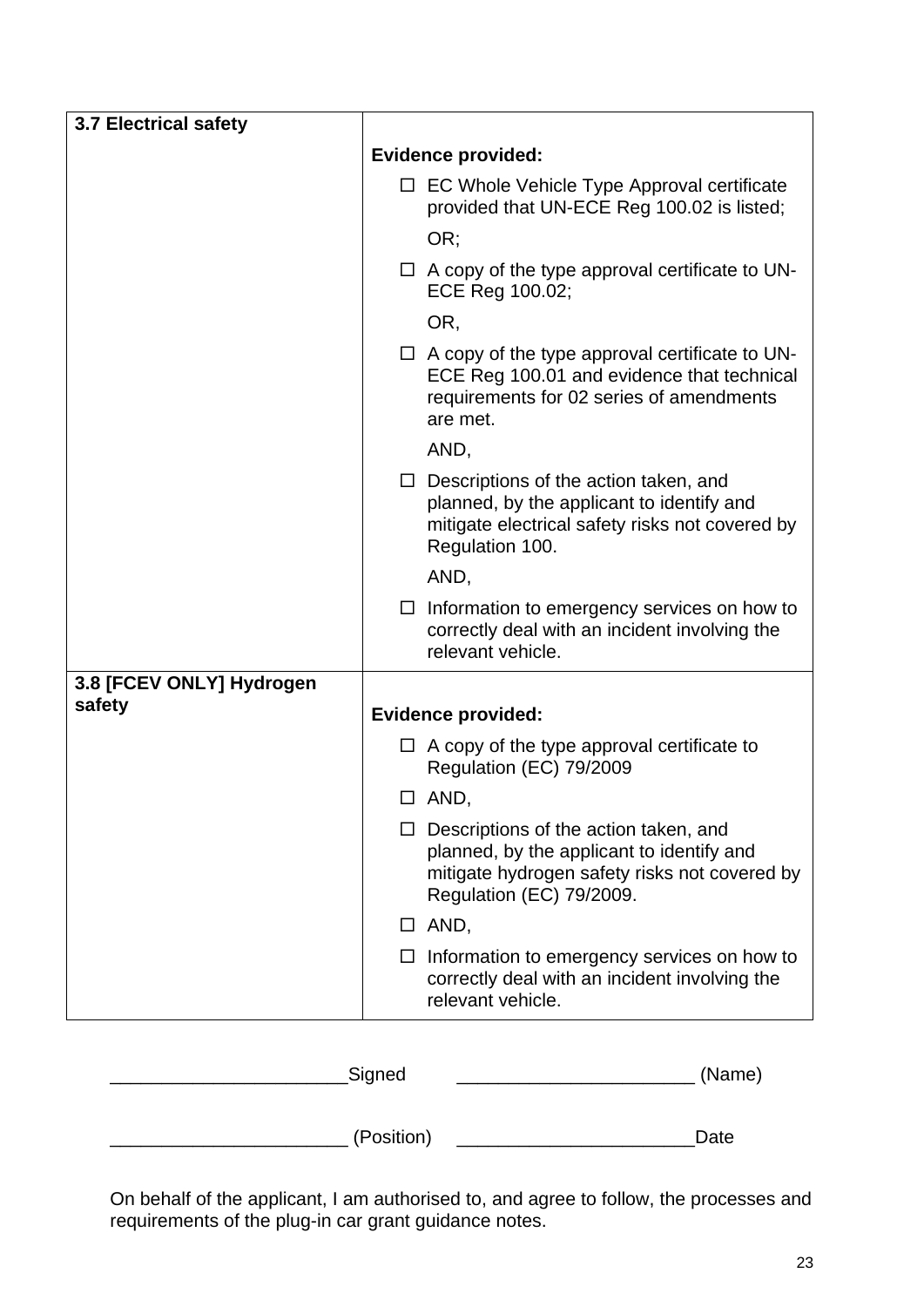# *Additional Information*

A.3 This information is not considered by the assessment panel.

| A           | Site of vehicle production              |  |
|-------------|-----------------------------------------|--|
| B           | Anticipated UK supply volume            |  |
|             | 2020/21                                 |  |
|             | 2021/22                                 |  |
|             | 2022/23                                 |  |
| $\mathsf C$ | UK presence - facilities and<br>support |  |
| D           | UK opportunities                        |  |
| E           | Associated companies                    |  |
| F           | Future applications                     |  |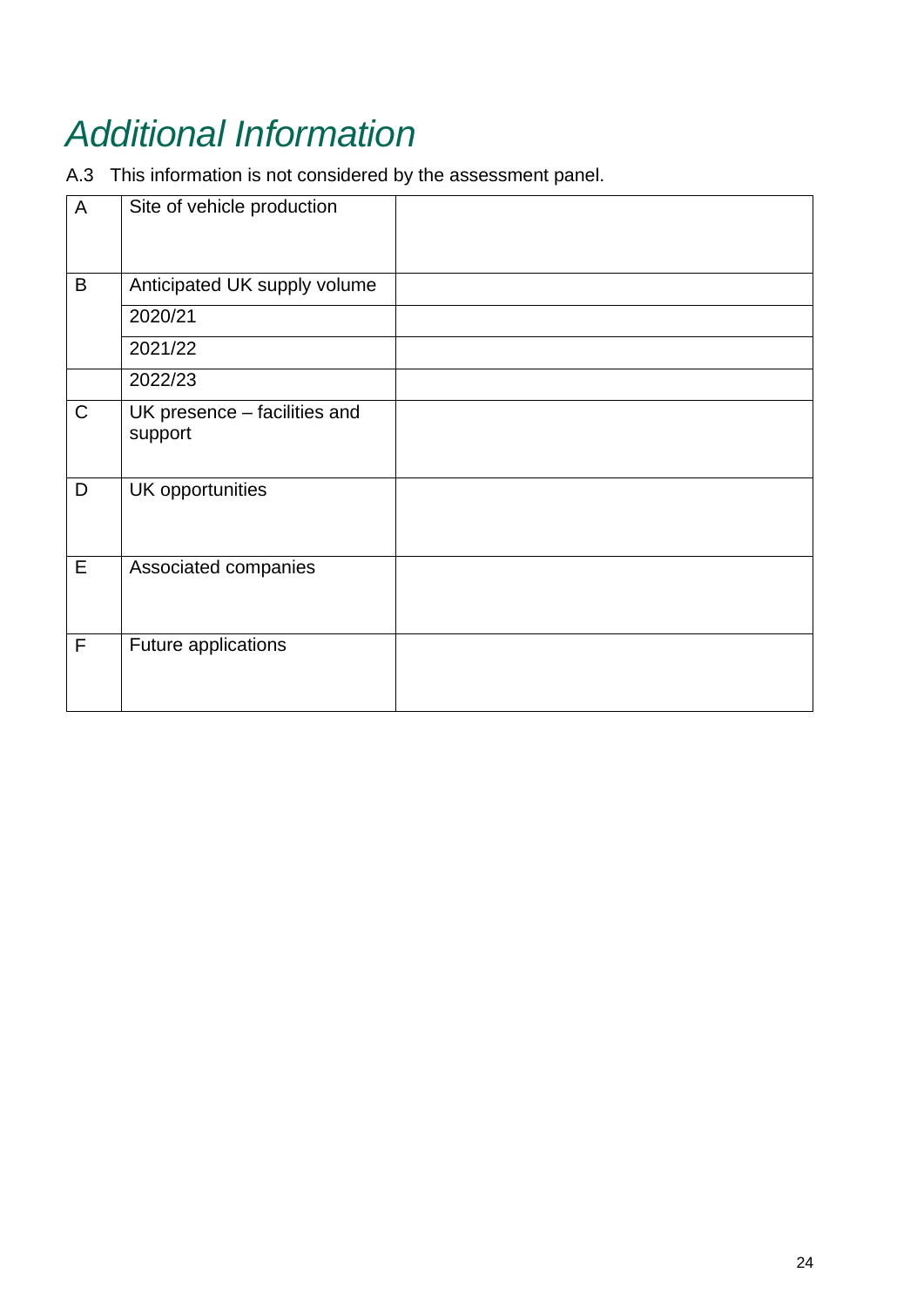## Additional Information

- A.4 The Department for Business, Energy and Industrial Strategy and the Department for Transport will monitor the uptake of the PICG and PIVG to ensure best value is delivered for the ultra-low emission vehicle market and that consumer purchases will be properly supported.
- A.5 To monitor the growing market for ultra-low emission vehicles and the impact on UK businesses, we'd like to collect the following: site of vehicle production; anticipated UK supply volume by year; UK presence; UK opportunities; associated companies; and future applications on the first section of the Application Form. This information does not form part of the eligibility assessment. Before applications are reviewed the first section is detached.
	- Site of vehicle production where will the vehicle be produced.
	- Anticipated UK supply volume by year an estimate of how many vehicles are to be offered for sale in the UK in each financial year to 2021/22.
	- UK presence facilities and support how many facilities does the company have in the UK? How is the company planning to provide vehicle servicing, maintenance and engineering support for this vehicle?
	- UK opportunities what opportunities do you see the UK presenting to your business in terms of vehicle design, development, manufacture and demonstration?
	- Associated companies do you envisage working in partnership with other companies, e.g. in the supply chain or charging infrastructure, and if so, who are your main partners?
	- Future applications– do you anticipate further models being submitted to the Grant scheme? If so, when and in what volume is it likely they will be supplied to the market?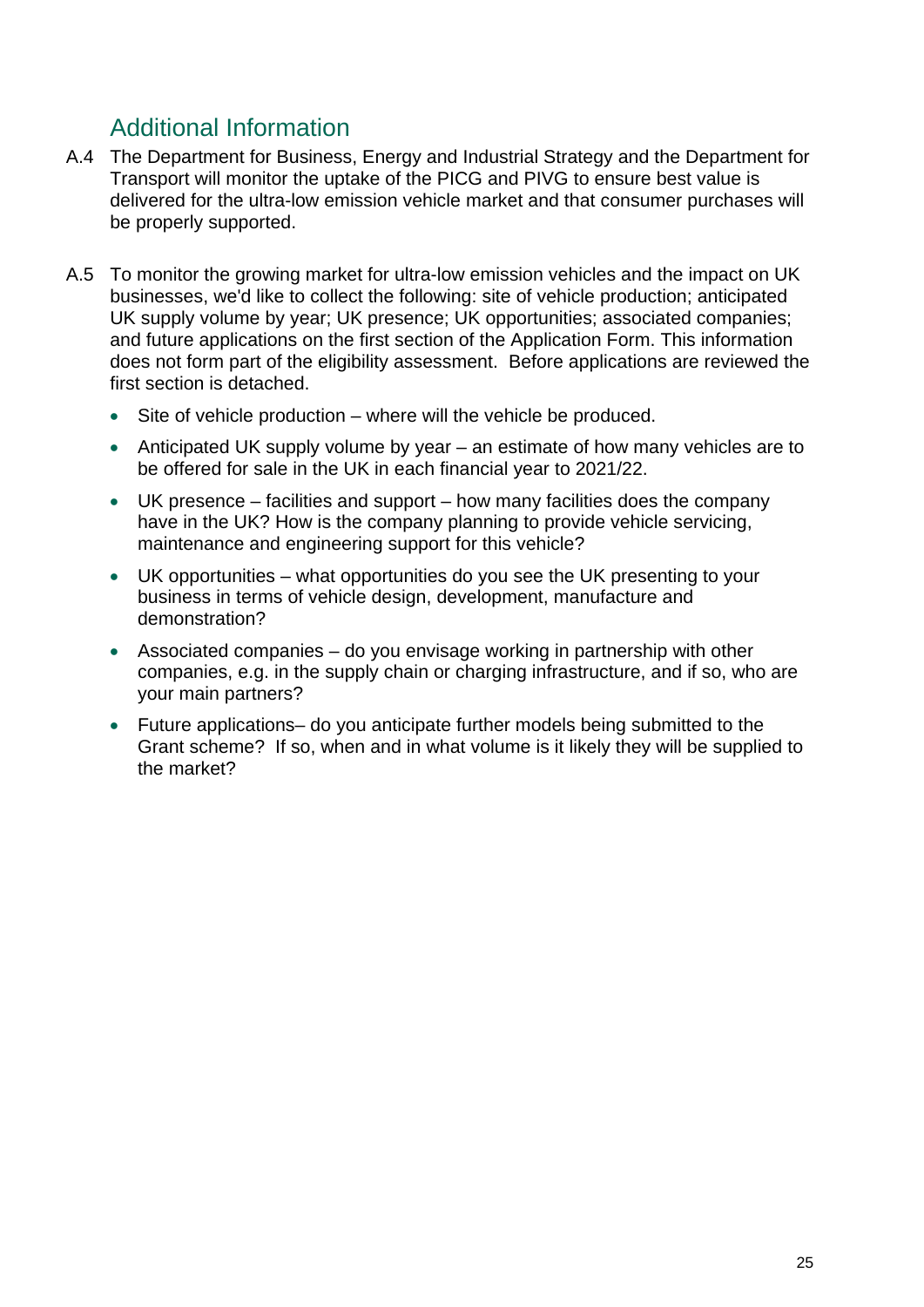## *Annex B: Guidelines to meet the Electric Vehicle Homecharge Scheme warranty criterion*

- B.1 In order to be considered eligible for a grant under the Electric Vehicle Homecharge Scheme, manufacturers, their agents, or importers of vehicles to benefit from the grant ("Applicants") are required to offer a warranty to purchasers of such vehicles and their successors in title ("Consumers"), that conforms with the requirements of Directive 1999/44/EC of the European Parliament and of the Council of 25 May 1999 on certain aspects of the sale of consumer goods and associated guarantees.
- B.2 The Department for Transport ("DfT") does not intend dictating the precise terms of the warranty to be provided by Applicants to Consumers. It is anticipated that the full extent of the warranty provided by Applicants will to a significant extent be determined by market forces and it is anticipated that it will prove to be a key differential selling point for vehicles of this type. The DfT does, however, reserve the right to disqualify an Applicant's application for a grant under the scheme should it regard the terms of the warranty being offered by the Applicant as failing to meet the minimum criteria required by the DfT. In addition, the Applicant must be able to satisfy the DfT that it is able to fulfil the terms of the warranty being offered by it.
- B.3 With respect to the warranty requirement, in order to qualify for a grant under the plug-in car grant, the Applicant must as a minimum requirement provide the following to the Consumer:
	- 1 A warranty of at least three years or 60,000 miles (96,500 km) from the date of transfer of ownership to the Consumer, regarding the vehicle excluding the battery or fuel cell and electric drive train. For avoidance of doubt, the warranty should cover all equipment supplied with the vehicle, including the charge cable. External equipment installed in the customers' home, for example charging units, does not need to be covered by the vehicle warranty.
	- 2 A warranty of at least three years or 60,000 miles (96,500 km) from the date of transfer of ownership to the Consumer regarding the battery or fuel cell and electric drive train of the vehicle. In addition the Applicant must offer to the Consumer the option of extending the warrantee regarding the battery and electric drive train of the vehicle by a further two years. The Applicant may choose to attach an additional cost to this warranty extension.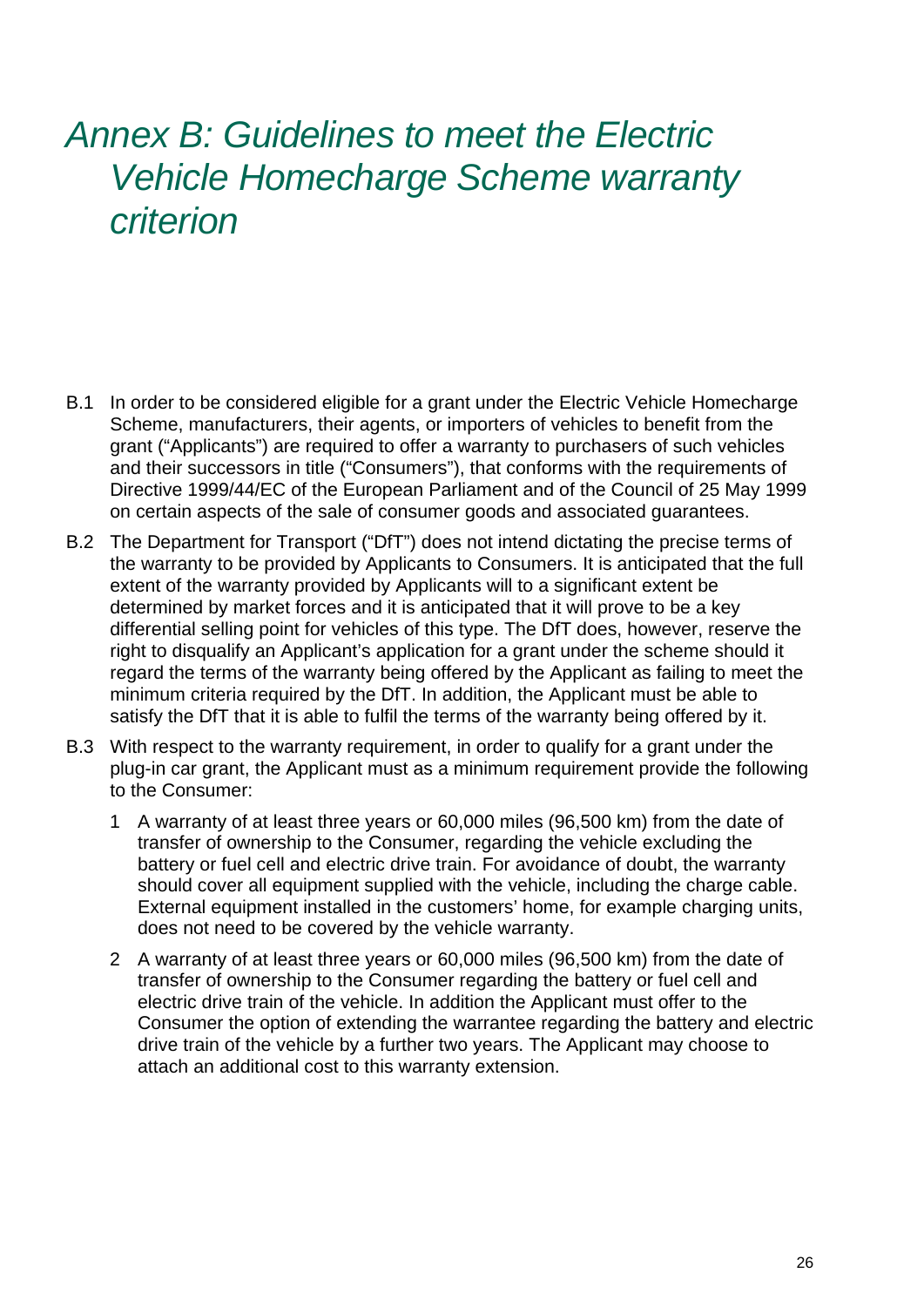- i. The Applicant must guarantee to the Consumer that the battery or fuel cell and electric drive train of the vehicle will retain a reasonable degree of performance for the period of the warranty.
- ii. In the event of a fault or deficiency in performance being found in the battery or full cell or electric drive train of the vehicle, the Applicant must undertake to repair or replace defective parts free of charge. "Free of charge" in this context refers to the necessary costs incurred including, for the avoidance of doubt, the cost of postage, labour and materials.
- iii. The Applicant may, however, limit its liability under the warranty or thereafter for any fault or deficiency in performance of the battery or fuel cell or electric drive train of the vehicle to the extent that such fault or deficiency in performance arises from normal wear and tear or the negligence, improper use, faulty storage, insufficient care or modification of the vehicle by the Consumer, its servants or agents.
- iv. The warranty must be transferable to the Consumer's successors in title to the vehicle.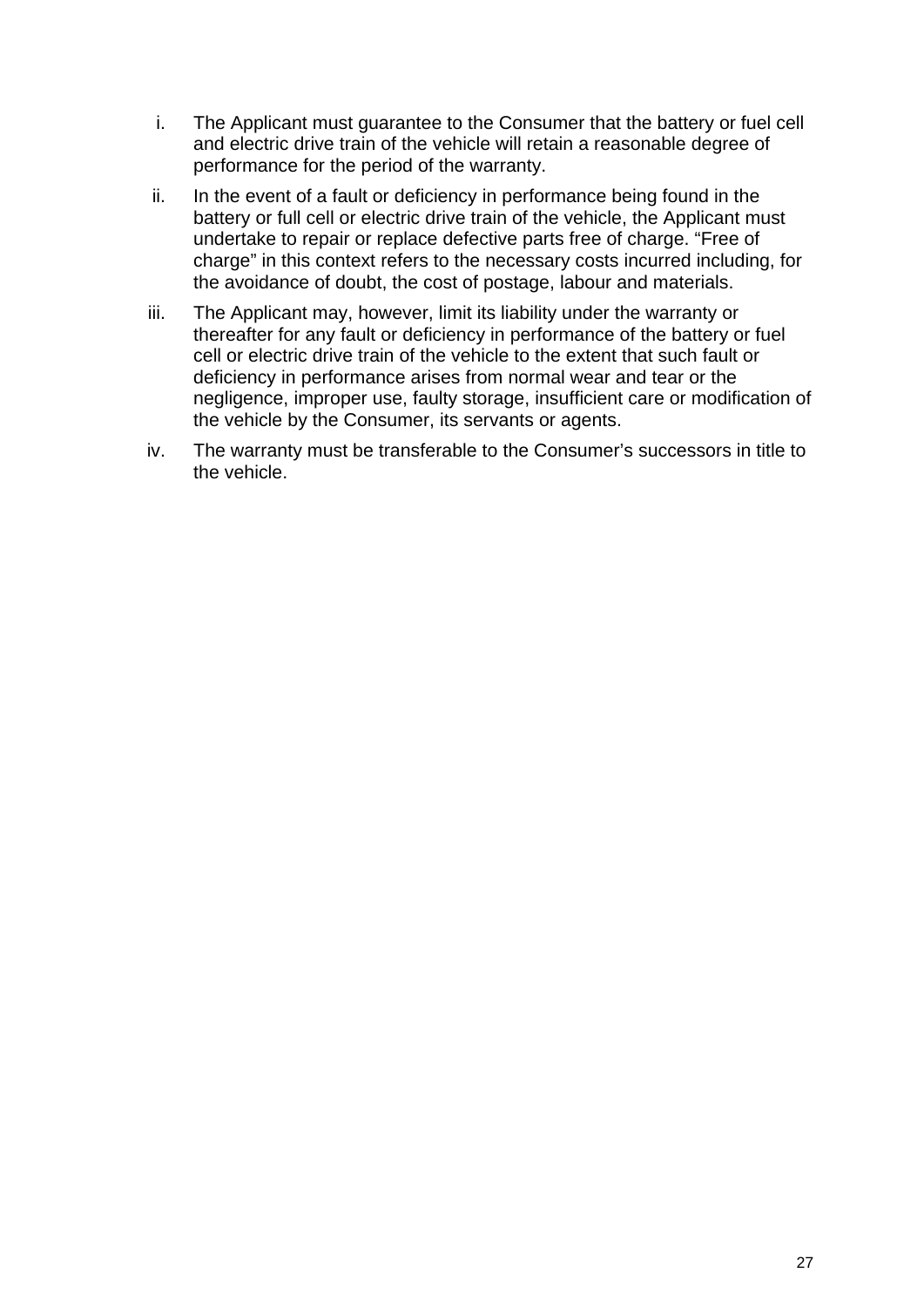## *Annex C: Guidelines for preparing battery degradation evidence*

- C.1 To note: similar guidance will be supplied on preparing fuel cell degradation evidence as more fuel cell vehicles come to market.
- C.2 To summarise the battery degradation requirement explained more fully on in requirement 3.6, this requirement can be met in one of three ways, either through;
	- a. Warranty terms that explicitly cover the battery against unreasonable degradation (see requirement 3.6 for full details);
	- b. Actual data from tests undertaken on an appropriate sample of batteries that have been in service for a period of three or more years, showing that they have not degraded unreasonably;
	- c. Written assurance from the applicant that the battery will offer a reasonable performance, comparable with or better than the rates of degradation specified in requirement 3.6. The applicant must provide evidence to support their assurance.
- C.3 In cases where the applicant is seeking approval via route C, the evidence provided may be in the form of illustrative evidence of the degradation rate under certain conditions, such as under an accelerated testing regime, together with a supporting explanation of the way in which this evidence demonstrates long term maintenance of the performance.
- C.4 The panel may consider the following elements as indicators of quality sufficient to offer reasonable performance during normal use. In this context, they will consider what is appropriate to the vehicle and range/performance stated by the manufacturer. The applicant may wish to identify the possible failure modes and mitigating actions that have been taken.
- C.5 As a guide to the level of detail expected, we would not expect the evidence submitted to require more than ten pages. Annexes can be provided if desired. The assessment panel and/or supporting Independent Technical Experts may request additional information to inform assessment of the application.
- C.6 Described below are the types of indicators or factors which the panel and independent technical experts will take into account when assessing this evidence.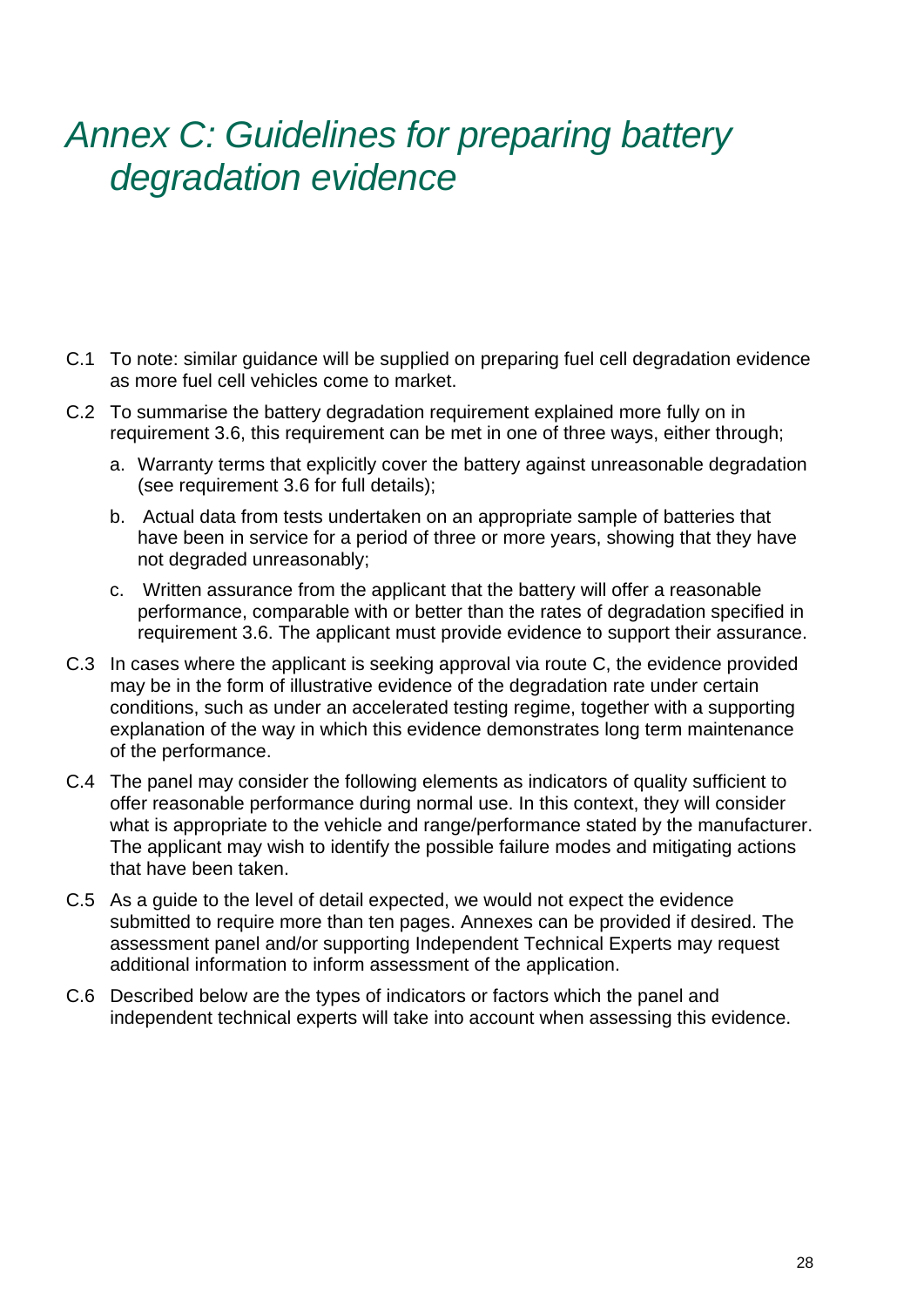#### 1 **Battery Cell**

• Data at the cell level can include the published test data of cell manufacturers.

#### **TRANSPORTATION**

• Conforms to UN transport standard ST/SG/AC.10/27

#### **CYCLING TESTS**

- Provide appropriate evidence, to represent the final application of:
- ─ C-Rating
- ─ Depth of discharge
- ─ Influence of temperature on characteristics

#### **SELF DISCHARGE RATES**

• Values and method of establishing them

#### **IMPEDANCE**

• Measurement method and evolution with both elapsed time and use

#### **CAPACITY**

• Measurement method and evolution with both elapsed time and use

#### 2 **Battery Pack**

• Evidence needs to clearly show how the cells have been combined to produce performance in a battery pack that meets the stated specification.

#### **MECHANICAL INTEGRITY**

- Resistance to stresses caused by dimensional changes of cells in operation
- What vibration, strength and damage testing has been performed?
- Strategy for preventing and containing effects of cell failures.

#### **THERMAL INTEGRITY**

• Please provide a summary of your thermal management strategy and how it is achieved, such as for example cell-to-cell temperature variation and overall pack temperature control.

#### **CYCLING TESTS**

- Are the tests appropriate to the claimed usage of the vehicle?
- Are the cycling profiles, ratings and temperatures of the tests appropriate?

#### **ENVIRONMANTAL RESISTANCE**

- What is the IP rating of the pack?
- Resistance to dusts and liquid and gaseous contaminants
- Resistance to extremes of temperature.

#### **BATTERY MANAGEMENT SYSTEM**

• How does the BMS ensure that the individual cells are not required to operate outside of its specification?